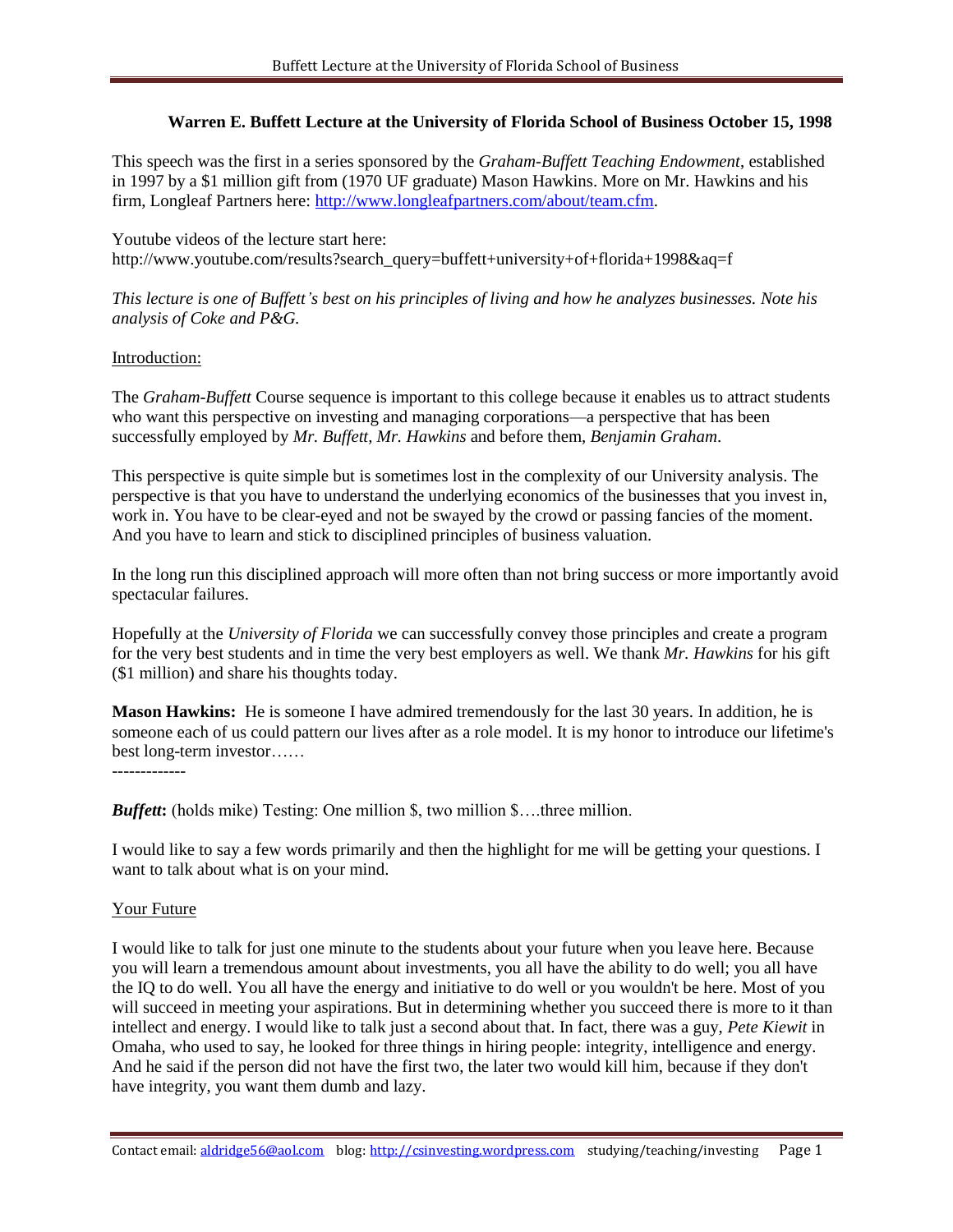We want to talk about the first two because we know you have the last two. You are all second-year MBA students, so you have gotten to know your classmates. Think for a moment that I granted you the right- you can buy 10% of one of your classmate's earnings for the rest of their lifetime. You can't pick someone with a rich father; you have to pick someone who is going to do it on his or her own merit. And I gave you an hour to think about it.

Will you give them an IQ test and pick the one with the highest IQ? I doubt it. Will you pick the one with the best grades? The most energetic? You will start looking for qualitative factors, in addition to (the quantitative) because everyone has enough brains and energy. You would probably pick the one you responded the best to, the one who has the leadership qualities, the one who is able to get other people to carry out their interests. That would be the person who is generous, honest and who gave credit to other people for their own ideas. All types of qualities…whomever you admire the most in the class. Then I would throw in a hooker. In addition to this person you had to go short one of your classmates.

That is more fun. Who do I want to go short? You wouldn't pick the person with the lowest IQ, you would think about the person who turned you off, the person who is egotistical, who is greedy, who cuts corners, who is slightly dishonest.

As you look at those qualities on the left and right hand side, there is one interesting thing about them, it is not the ability to throw a football 60 yards, it is not the ability the run the 100 yard dash in 9.3 seconds, it is not being the best looking person in the class, they are all qualities that if you really want to have the ones on the left hand side, you can have them.

They are qualities of behavior, temperament, character that are achievable, they are not forbidden to anybody in this group. And if you look at the qualities on the right hand side the ones that turn you off in other people, there is not a quality there that you have to have. You can get rid of it. You can get rid of it a lot easier at your age than at my age, because most behaviors are habitual. The chains of habit are too light to be felt until they are too heavy to be broken. There is no question about it. I see people with these self-destructive behavior patterns at my age or even twenty years younger and they really are entrapped by them.

They go around and do things that turn off other people right and left. They don't need to be that way but by a certain point they get so they can hardly change it. But at your age you can have any habits, any patterns of behavior that you wish. It is simply a question of which you decide.

If you did this…*Ben Graham* looked around at the people he admired and *Ben Franklin* did this before him. *Ben Graham* did this in his low teens and he looked around at the people he admired and he said, "I want to be admired, so why don't I behave like them?" And he found out that there was nothing impossible about behaving like them. Similarly he did the same thing on the reverse side in terms of getting rid of those qualities. I would suggest is that if you write those qualities down and think about them a while and make them habitual, you will be the one you want to buy 10% of when you are all through. And the beauty of it is that you already own 100% of yourself and you are stuck with it. So you might as well be that person, that somebody else.

Well that is a short little sermon. So let's get on with what you are interested in. Let's start with questions………..

#### Investing in Japan

**Question:** What about Japan? Your thoughts about Japan?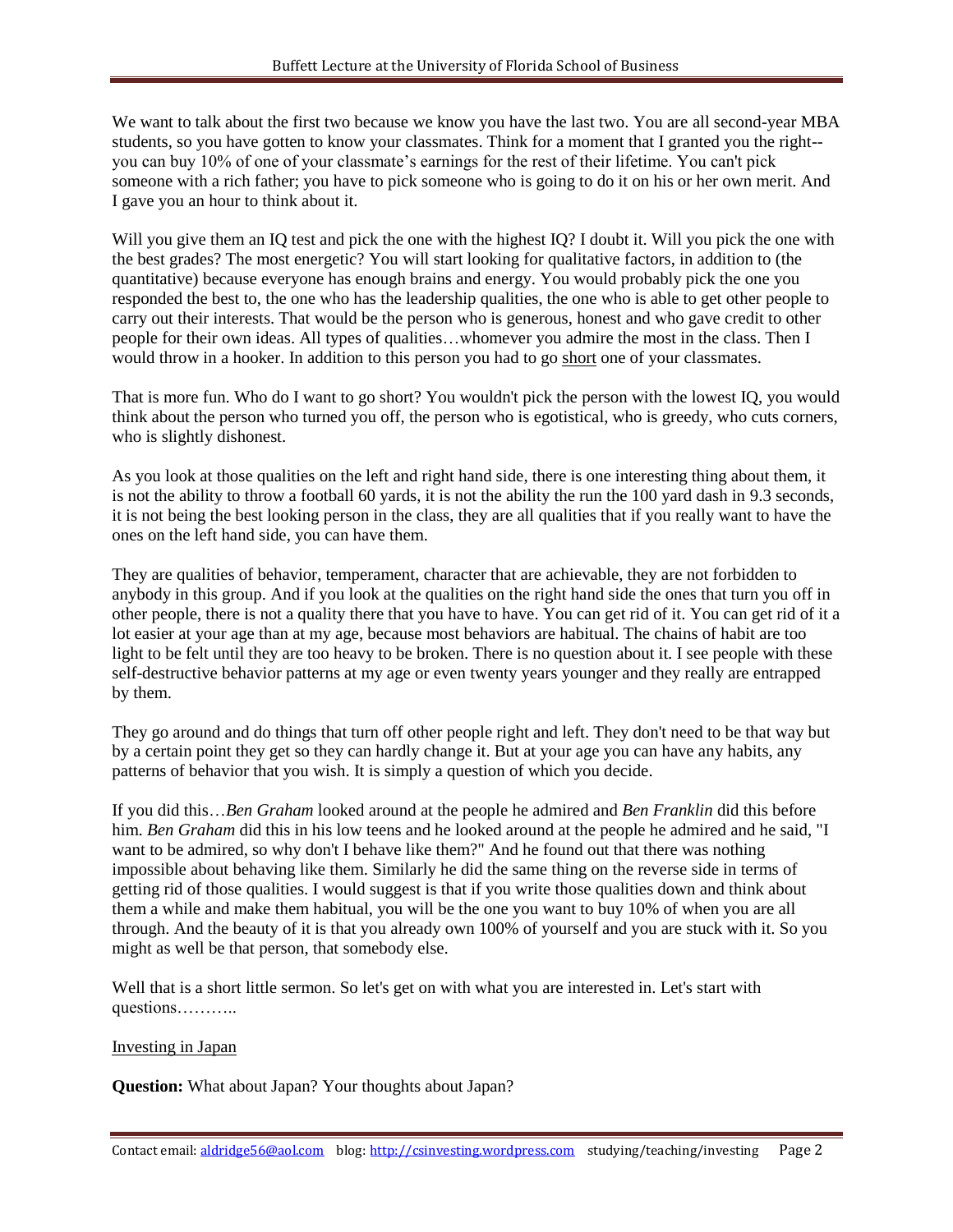*Buffett***:** My thoughts about Japan? I am not a macro guy. Now I say to myself *Berkshire Hathaway* can borrow money in Japan for 10 years at one percent. One percent! I say gee, I took *Graham*'s class 45 years ago and I have been working hard at this all my life maybe I can earn more than 1% annually, it doesn't seem impossible. I wouldn't want to get involved in currency risk, so it would have to be Yendenominated. I would have to be in Japanese Real Estate or Japanese companies or something of the sort and all I have to do is beat one percent. That is all the money is going to cost me and I can get it for 10 years. So far I haven't found anything. It is kind of interesting. The Japanese businesses earn very low returns on equity - 4% to 5% - 6% on equity and it is very hard to earn a lot as an investor when the business you are in doesn't earn very much money.

Now some people do it. In fact, I have a friend, *Walter Schloss*, who worked at *Graham/Newman* at the same time I did. And it was the first way I went at stocks to buy stocks selling way below working capital. A very cheap, quantitative approach to stocks. I call it the *cigar butt* approach to investing. You walk down the street and you look around for a cigar butt someplace. Finally you see one and it is soggy and kind of repulsive, but there is one puff left in it. So you pick it up and the puff is free--it is a cigar butt stock. You get one free puff on it and then you throw it away and try another one. It is not elegant. But it works. Those are low return businesses.

**But time is the friend of the wonderful business; it is the enemy of the lousy business.** If you are in a lousy business for a long time, you will get a lousy result even if you buy it cheap. If you are in a wonderful business for a long time, even if you pay a little bit too much going in you will get a wonderful result if you stay in a long time.

I find very few wonderful businesses in Japan at present. They may change the culture in some way so that management gets more share holder responsive over there and stock returns are higher. At the present time you will find a lot of low return businesses and that was true even when the Japanese economy was booming. It is amazing; they had an incredible market without incredible companies. They were incredible in terms of doing a lot of business, but they were not incredible in terms of the return on equity that they achieved and that has finally caught up with them. So we have so far done nothing there. But as long as money is 1% there, we will keep looking.

#### Long Term Capital Management

### **Question: You were rumored to be one of the rescue buyers of** *Long Term Capital***, what was the play there, what did you see?**

*Buffett***:** The *Fortune* Magazine that has *Rupert Murdoch* on the cover. It tells the whole story of our involvement; it is kind of an interesting story. I got the really serious call about *LTCM* on a Friday afternoon that things were getting serious. I know those people most of them pretty well--most of them at *Salomon* when I was there. And the place was imploding and the FED was sending people up that weekend. Between that Friday and the following Wed. when the NY Fed, in effect, orchestrated a rescue effort but without any Federal money involved. I was quite active but I was having a terrible time reaching anybody.

We put in a bid on Wednesday morning. I talked to *Bill McDonough* at the NY Fed. We made a bid for 250 million for the net assets but we would have put in 3 and 3/4 billion on top of that. \$3 billion from *Berkshire*, \$700 mil. from *AIG* and \$300 million. from *Goldman Sachs*. And we submitted that but we put a very short time limit on that because when you are bidding on 100 billion worth of securities that are moving around, you don't want to leave a fixed price bid out there for very long.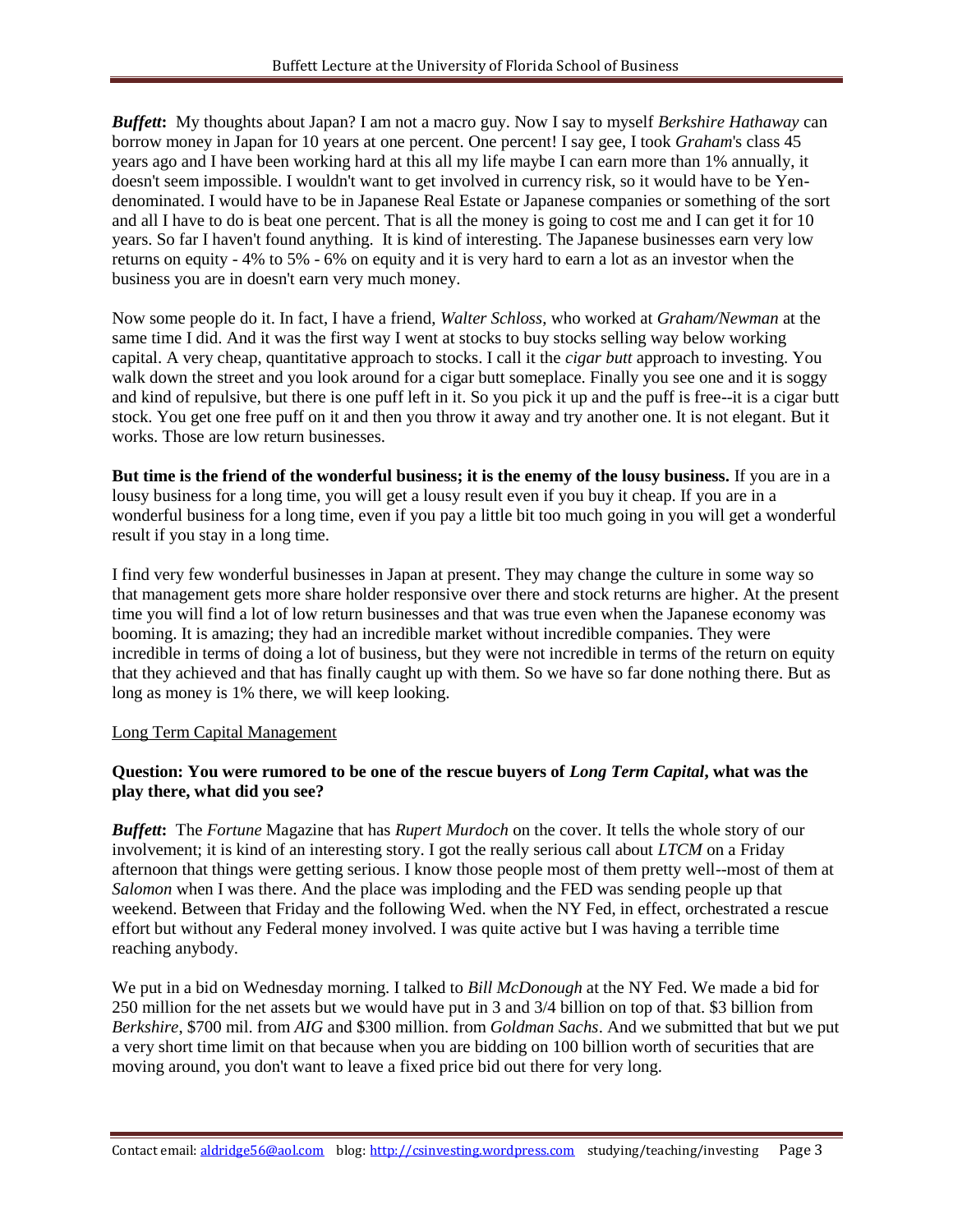In the end the bankers made the deal, but it was an interesting period. The whole LTCM is really fascinating because if you take *Larry Hillenbrand, Eric Rosenfeld, John Meriwether* and the two Nobel prize winners. If you take the 16 of them, they have about as high an IQ as any 16 people working together in one business in the country, including *Microsoft*. There was an incredible amount of intellect in one room. Now you combine that with the fact that those people had extensive experience in the field they were operating in. These were not a bunch of guys who had made their money selling men's clothing and all of a sudden went into the securities business. They had in aggregate, the 16, had 300 or 400 years of experience doing exactly what they were doing and then you throw in the third factor that most of them had most of their very substantial net worth's in the businesses. (They had) hundreds and hundreds of millions of their own money up (at risk), super high intellect and working in a field that they knew. Essentially they went broke. That to me is absolutely fascinating.

If I ever write a book it will be called, Why Smart People Do Dumb Things. My partner says it should be autobiographical. But this might be an interesting illustration. They are perfectly decent guys. I respect them and they helped me out when I had problems at *Salomon*. They are not bad people at all.

**But to make money they didn't have and didn't need, they risked what they did have and what they did need.** That is just plain foolish; it doesn't matter what your IQ is. If you risk something that is important to you for something that is unimportant to you it just doesn't make sense. I don't care if the odds you succeed are 99 to 1 or 1000 to 1 that you succeed. If you hand me a gun with a million chambers with one bullet in a chamber and put it up to your temple and I am paid to pull the trigger, it doesn't matter how much I would be paid. I would not pull the trigger. You can name any sum you want, but it doesn't do anything for me on the upside and I think the downside is fairly clear. Yet people do it financially very much without thinking.

There was a lousy book with a great title written by *Walter Gutman*—You Only Have to Get Rich Once. Now that seems pretty fundamental. If you have \$100 million at the beginning of the year and you will make 10% if you are unleveraged and 20% if you are leveraged 99 times out of a 100, what difference if at the end of the year, you have \$110 million or \$120 million? It makes no difference. If you die at the end of the year, the guy who makes up the story may make a typo, he may have said 110 even though you had a 120. You have gained nothing at all. It makes absolutely no difference. It makes no difference to your family or anybody else.

The downside, especially if you are managing other people's money, is not only losing all your money, but it is disgrace, humiliation and facing friends whose money you have lost. Yet 16 guys with very high IQs entered into that game. I think it is madness. It is produced by an over reliance to some extent on things. Those guys would tell me back at Salomon; a six Si*gm*a event wouldn't touch us. But they were wrong. History does not tell you of future things happening. They had a great reliance on mathematics. They thought that the Beta of the stock told you something about the risk of the stock. It doesn't tell you a damn thing about the risk of the stock in my view.

Si*gm*a's do not tell you about the risk of going broke in my view and maybe now in their view too. But I don't like to use them as an example. The same thing in a different way could happen to any of us, where we really have a blind spot about something that is crucial, because we know a whole lot of something else. It is like *Henry Kauffman* said, "The ones who are going broke in this situation are of two types, the ones who know nothing and the ones who know everything." It is sad in a way.

I urge you. We basically never borrow money. I never borrowed money even when I had \$10,000 basically, what difference did it make. I was having fun as I went along it didn't matter whether I had \$10,000 or \$100,000 or \$1,000,000 unless I had a medical emergency come along.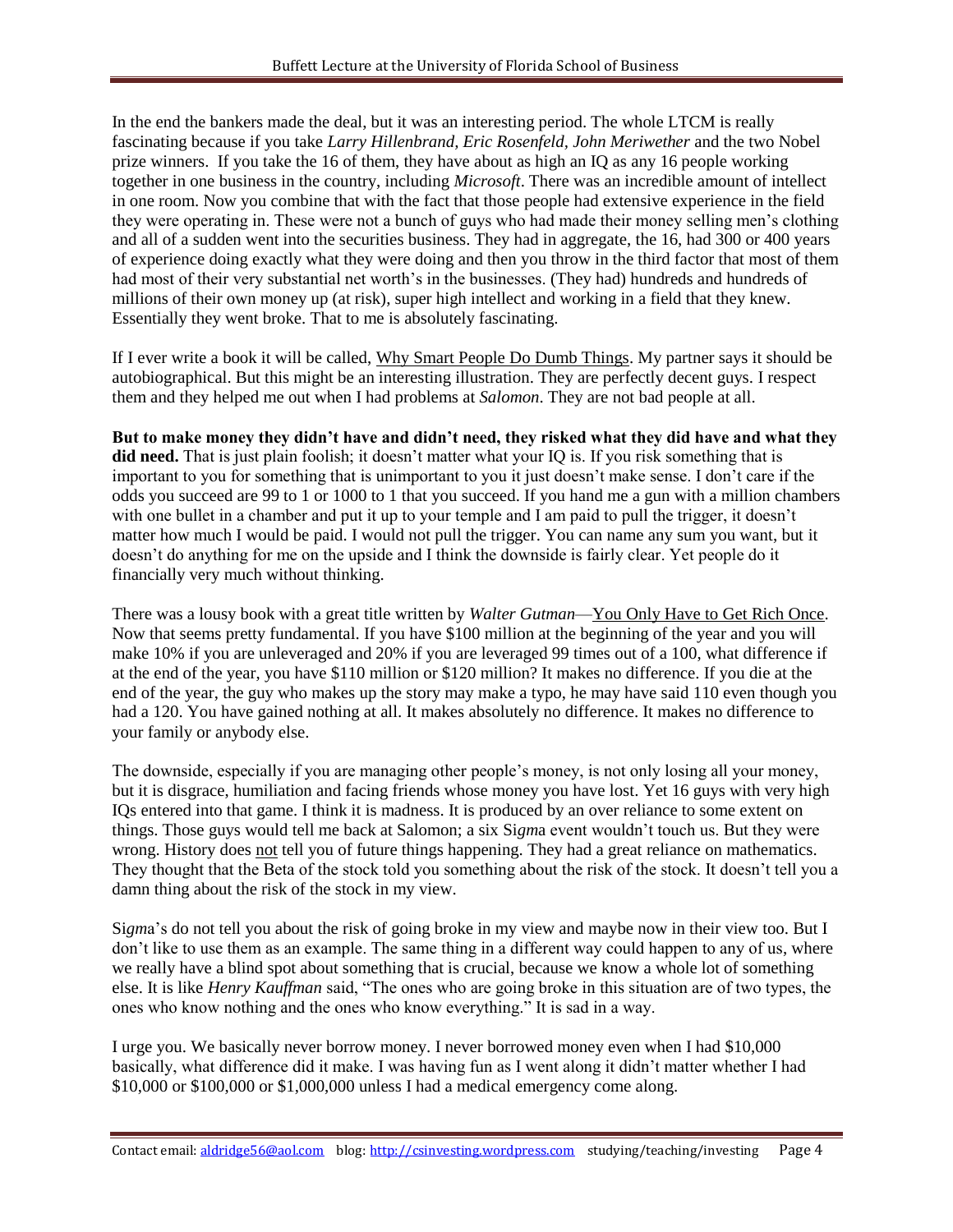I was going to do the same things when I had a little bit of money as when I had a lot of money. If you think of the difference between me and you, we wear the same clothes basically (SunTrust gives me mine), we eat similar food—we all go to *McDonald's* or better yet, *Dairy Queen*, and we live in a house that is warm in winter and cool in summer. We watch the Nebraska (football) game on big screen TV. You see it the same way I see it. We do everything the same—our lives are not that different. The only thing we do is we travel differently. What can I do that you can't do?

#### Do What You Love

I get to work in a job that I love, but I have always worked at a job that I loved. I loved it just as much when I thought it was a big deal to make \$1,000. I urge you to work in jobs that you love. I think you are out of your mind if you keep taking jobs that you don't like because you think it will look good on your resume. I was with a fellow at Harvard the other day who was taking me over to talk. He was 28 and he was telling me all that he had done in life, which was terrific. And then I said, "What will you do next?" "Well," he said, "Maybe after I get my MBA I will go to work for a consulting firm because it will look good on my resume." I said, "Look, you are 28 and you have been doing all these things, you have a resume 10 times better than anybody I have ever seen. Isn't that a little like saving up sex for your old age?

There comes a time when you ought to start doing what you want. Take a job that you love. You will jump out of bed in the morning. When I first got out of *Columbia Business School*, I wanted to go to work for *Graham* immediately for nothing. He thought I was over-priced. But I kept pestering him. I sold securities for three years and I kept writing him and finally I went to work for him for a couple of years. It was a great experience. But I always worked in a job that I loved doing. You really should take a job that if you were independently wealthy that would be the job you would take. You will learn something, you will be excited about, and you will jump out of bed. You can't miss. You may try something else later on, but you will get way more out of it and I don't care what the starting salary is.

When you get out of here take a job you love, not a job you think will look good on your resume. You ought to find something you like.

If you think you will be happier getting 2x instead of 1x, you are probably making a mistake. You will get in trouble if you think making 10x or 20x will make you happier because then you will borrow money when you shouldn't or cut corners on things. It just doesn't make sense and you won't like it when you look back.

#### Finding An Investment

#### **Question: What makes a company something that you like?**

**Buffett:** I like businesses that I can understand. Let's start with that. That narrows it down by 90%. There are all types of things I don't understand, but fortunately, there is enough I do understand. You have this big wide world out there and almost every company is publicly owned. So you have all American business practically available to you. So it makes sense to go with things you can understand.

I can understand this, anyone can understand this (*Buffett* holds up a bottle of *Coca-Cola*). Since 1886, it is a simple business, but it is not an easy business—I don't want an easy business for competitors. I want a business with a moat around it. I want a very valuable castle in the middle and then I want the Duke who is in charge of that castle to be very honest and hard working and able. Then I want a moat around that castle. The moat can be various things: The moat around our auto insurance business, *Geico*, is low cost.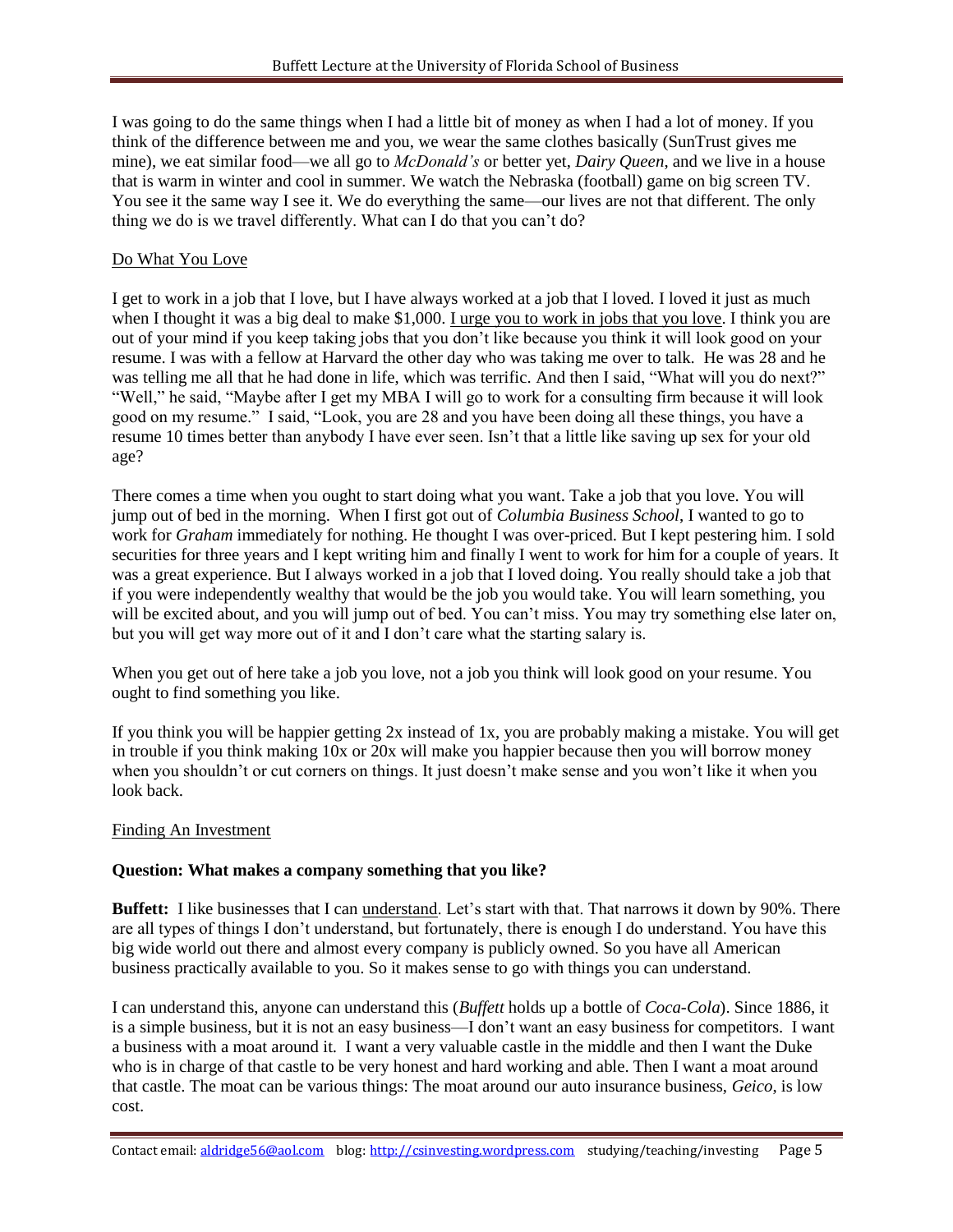People have to buy auto insurance so everyone is going to have one auto insurance policy per car basically. I can't sell them 20, but they have to buy one. I can sell them one. What are they going to buy it on? (based on what criteria?) They (customers) will buy based on service and cost. Most people will assume the service is identical among companies or close enough. So they will do it on cost. So I have to be a low cost producer--that is my moat. To the extent that my costs are further below the other guy, I have thrown a couple of sharks into the moat. All the time you have this wonderful castle, there are people out there who are going to attack it and try to take it away from you. I want a castle I can understand, but I want a castle with a moat around it.

# *Kodak*

30 years ago, *Eastman Kodak's* moat was just as wide as *Coca-Cola*'s moat. I mean if you were going to take a picture of your six-month old baby and you want to look at that picture 20 years from now or 50 years from now. And you are never going to get a chance—you are not a professional photographer—so you can evaluate what is going to look good 20 or 50 years ago. What is in your mind about that photography company *(Share of Mind*) is what counts. Because they are promising you that the picture you take today is going to be terrific 20 to 50 years from now about something that is very important to you. Well, *Kodak* had that in spades 30 years ago, they owned that. They had what I call share of mind. Forget about share of market, share of mind. They had something—that little yellow box—that said *Kodak* is the best. That is priceless. They have lost some of that. They haven't lost it all.

It is not due to *George Fisher*. *George* is doing a great job, but they let that moat narrow. They let *Fuji* come and start narrowing the moat in various ways. They let them get into the Olympics and take away that special aspect that only *Kodak* was fit to photograph the Olympics. So *Fuji* gets there and immediately in people's minds, *Fuji* becomes more into parity with *Kodak*.

You haven't seen that with *Coke*; *Coke*'s moat is wider now than it was 30 years ago. You can't see the moat day by day but every time the infrastructure that gets built in some country that isn't yet profitable for *Coke* that will be 20 years from now. The moat is widening a little bit. Things are, all the time, changing a little in one direction or the other. Ten years from now, you will see the difference. Our managers of the businesses we run, I have one message to them, and we want to widen the moat. We want to throw crocs, sharks and gators—I guess—into the moat to keep away competitors. That comes about through service, through quality of product, it comes about through cost, some times through patents, and/or real estate location. So that is the business I am looking for.

Now what kind of businesses am I going to find like that? Well, I am going to find them in simple products because I am not going to be able to figure what the moat is going to look like for *Oracle, Lotus* or *Microsoft*, ten years from now. Gates is the best businessman I have ever run into and they have a hell of a position, but I really don't know what that business is going to look like ten years from now. I certainly don't know what his competitors will look like ten years from now. I know what the chewing business will look like ten years from now. The Internet is not going to change how we chew gum and nothing much else is going to change how we chew gum. There will lots of new products. Is *Spearmint* or *Juicy Fruit* going to evaporate? It isn't going to happen. You give me a billion dollars and tell me to go into the chewing gum business and try to make a real dent in *Wrigley's*. I can't do it. That is how I think about businesses. I say to myself, give me a billion dollars and how much can I hurt the guy? Give me \$10 billion dollars and how much can I hurt *Coca-Cola* around the world? I can't do it. Those are good businesses.

Now give me some money and tell me to hurt somebody in some other fields, and I can figure out how to do it.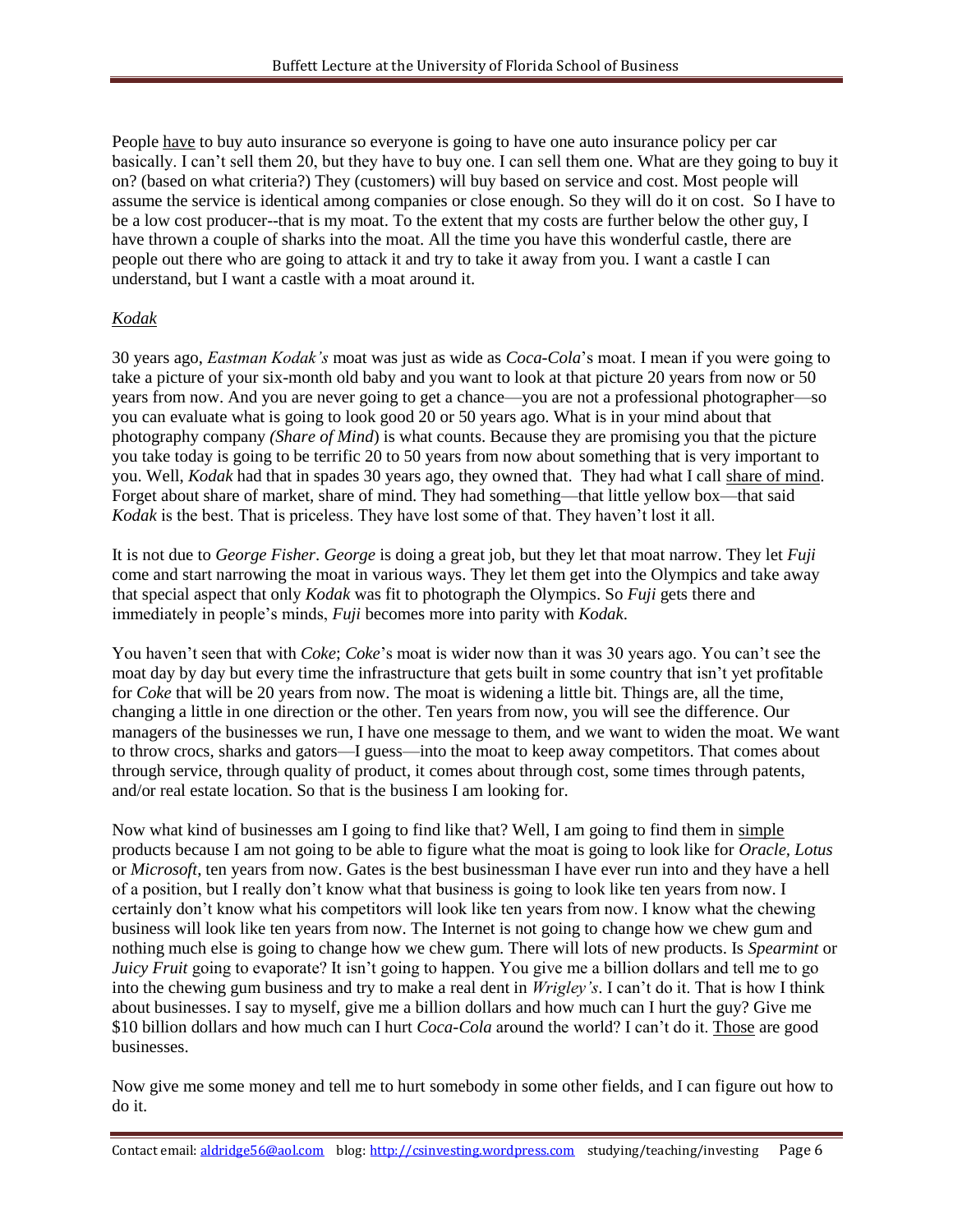# A Search for Certainty

**So I want a simple business, easy to understand, great economics now, honest and able management, and then I can see about in a general way where they will be ten (10) years from now.** If I can't see where they will be ten years from now, I don't want to buy it. Basically, I don't want to buy any stock where if they close the NYSE tomorrow for five years, I won't be happy owning it. I buy a farm and I don't get a quote on it for five years and I am happy if the farm does OK. I buy an apartment house and don't get a quote on it for five years. I am happy if the apartment house produces the returns that I expect. People buy a stock and they look at the price next morning and they decide to see if they are doing well or not doing well. It is crazy. **They are buying a piece of the business.** That is what *Graham*—the most fundamental part of what he taught me. You are not buying a stock, you are buying part ownership in a business. You will do well if the business does well, if you didn't pay a totally silly price. That is what it is all about. You ought to buy businesses you understand. Just like if you buy farms, you ought to buy farms you understand. It is not complicated.

Incidentally, by the way, in calling this *Graham*-*Buffett*, this is pure *Graham*. I was very fortunate. I picked up his book (The Intelligent Investor) when I was nineteen; I got interested in stocks when I was 6 or 7. I bought my first stock when I was eleven. But I was playing around with all this stuff—I had charts and volume and I was making all types of technical calculations and everything. Then I picked up a little book that said you are not just buying some little ticker symbol, that bounces around every day, you are buying part of a business. Soon as I started thinking about it that way, everything else followed. It is very simple. So we buy businesses we think we can understand. There is no one here who can't understand *Coke*………….. (end of first side.)

If I was teaching a class at business school, on the final exam I would pass out the information on an Internet company and ask each student to value it. Anybody that gave me an answer, I'd flunk (Laughter).

I don't know how to do it. But people do it all the time; it is more exciting. If you look at it like you are going to the races--that is a different thing--but if you are investing…. Investing is putting out money to be sure of getting more back later at an appropriate rate. And to do that you have to understand what you are doing at any time. You have to understand the business. You can understand some businesses but not all businesses.

### **Question**: **You covered half of it which is trying to understand a business and buying a business. You also alluded to getting a return on the amount of capital invested in the business. How do you determine what is the proper price to pay for the business?**

*Buffett*: It is a tough thing to decide but I don't want to buy into any business I am not terribly sure of. So if I am terribly sure of it, it probably won't offer incredible returns. Why should something that is essentially a cinch to do well, offer you 40% a year? We don't have huge returns in mind, but we do have in mind not losing anything. We bought *See's Candy* in 1972, *See's Candy* was then selling 16 m. pounds of candy at a \$1.95 a pound and it was making 2 bits a pound or \$4 million pre-tax. We paid \$25 million for it—6.25 x pretax or about 10x after tax. It took no capital to speak of. When we looked at that business—basically, my partner, Charlie, and I—we needed to decide if there was some untapped pricing power there. Where that \$1.95 box of candy could sell for \$2 to \$2.25. If it could sell for \$2.25 or another \$0.30 per pound that was \$4.8 on 16 million pounds. Which on a \$25 million purchase price was fine. We never hired a consultant in our lives; our idea of consulting was to go out and buy a box of candy and eat it.

#### See's Candy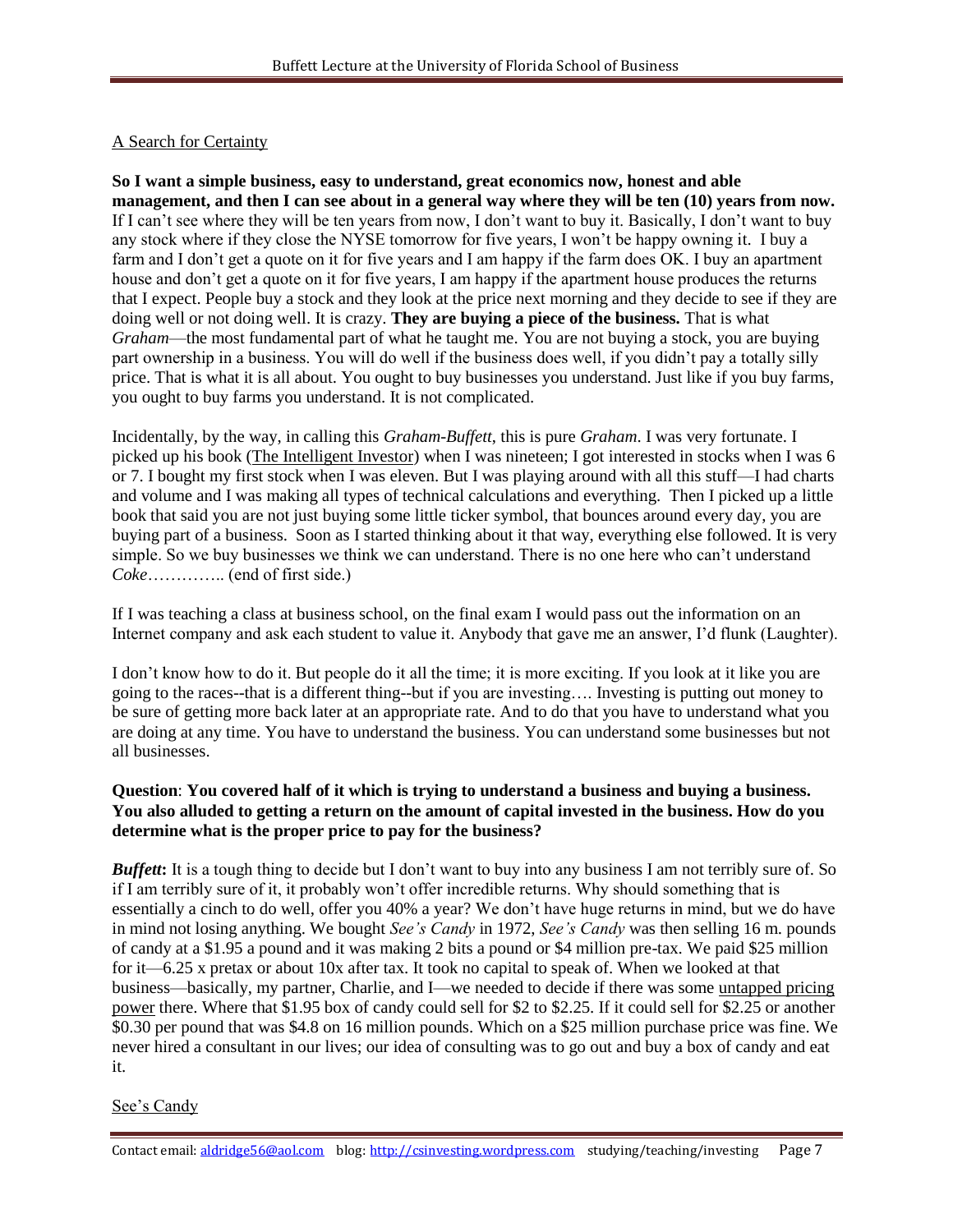What we did know was that they had share of mind in California. There was something special. Every person in Ca. has something in mind about *See's Candy* and overwhelmingly it was favorable. They had taken a box on Valentine's Day to some girl and she had kissed him. If she slapped him, we would have no business. As long as she kisses him, that is what we want in their minds. *See's Candy* means getting kissed. If we can get that in the minds of people, we can raise prices. I bought it in 1972, and every year I have raised prices on Dec. 26<sup>th</sup>, the day after Christmas, because we sell a lot on Christmas. In fact, we will make \$60 million this year. We will make \$2 per pound on 30 million pounds. Same business, same formulas, same everything--\$60 million bucks and it still doesn't take any capital.

And we make more money 10 years from now. But of that \$60 million, we make \$55 million in the three weeks before Christmas. And our company song is: "What a friend we have in Jesus." (Laughter). It is a good business. Think about it a little. Most people do not buy boxed chocolate to consume themselves, they buy them as gifts—somebody's birthday or more likely it is a holiday. Valentine's Day is the single biggest day of the year. Christmas is the biggest season by far. Women buy for Christmas and they plan ahead and buy over a two or three week period. Men buy on Valentine's Day. They are driving home; we run ads on the Radio. Guilt, guilt, guilt—guys are veering off the highway right and left. They won't dare go home without a box of Chocolates by the time we get through with them on our radio ads. So that Valentine's Day is the biggest day.

Can you imagine going home on Valentine's Day—our *See's Candy* is now \$11 a pound thanks to my brilliance. And let's say there is candy available at \$6 a pound. Do you really want to walk in on Valentine's Day and hand—she has all these positive images of *See's Candy* over the years—and say, "Honey, this year I took the low bid." And hand her a box of candy. It just isn't going to work. So in a sense, there is untapped pricing power—it is not price dependent.

Think of *Disney*. *Disney* is selling Home Videos for \$16.95 or \$18.95 or whatever. All over the world people, and we will speak particularly about Mothers in this case, have something in their mind about *Disney*. Everyone in this room, when you say *Disney,* has something in their mind about *Disney*. When I say *Universal Pictures*, if I say *20th Century Fox*, you don't have anything special in your mind. Now if I say *Disney*, you have something special in your mind. That is true around the world.

Now picture yourself with a couple of young kids, whom you want to put away for a couple of hours every day and get some peace of mind. You know if you get one video, they will watch it twenty times. So you go to the video store or wherever to buy the video. Are you going to sit there and premier 10 different videos and watch them each for an hour and a half to decide which one your kid should watch? No. Let's say there is one there for \$16.95 and the *Disney* one for \$17.95—you know if you take the *Disney* video that you are going to be OK. So you buy it. You don't have to make a quality decision on something you don't want to spend the time to do. So you can get a little bit more money if you are *Disney* and you will sell a lot more videos. It makes it a wonderful business. It makes it very tough for the other guy.

How would you try to create a brand—*Dreamworks* is trying—that competes with *Disney* around the world and replaces the concept that people have in their minds about *Disney* with something that says, *Universal Pictures*? So a mother is going to walk in and pick out a *Universal Pictures* video in preference to a *Disney*. It is not going to happen.

*Coca-Cola* is associated with people being happy around the world. Everyplace–*Disne*yland, the *World Cup*, the *Olympics*—where people are happy. Happiness and *Coke* go together. Now you give me—I don't care how much money—and tell me that I am going to do that with *RC Cola* around the world and have five billion people have a favorable image in their mind about *RC Cola*. You can't get it done. You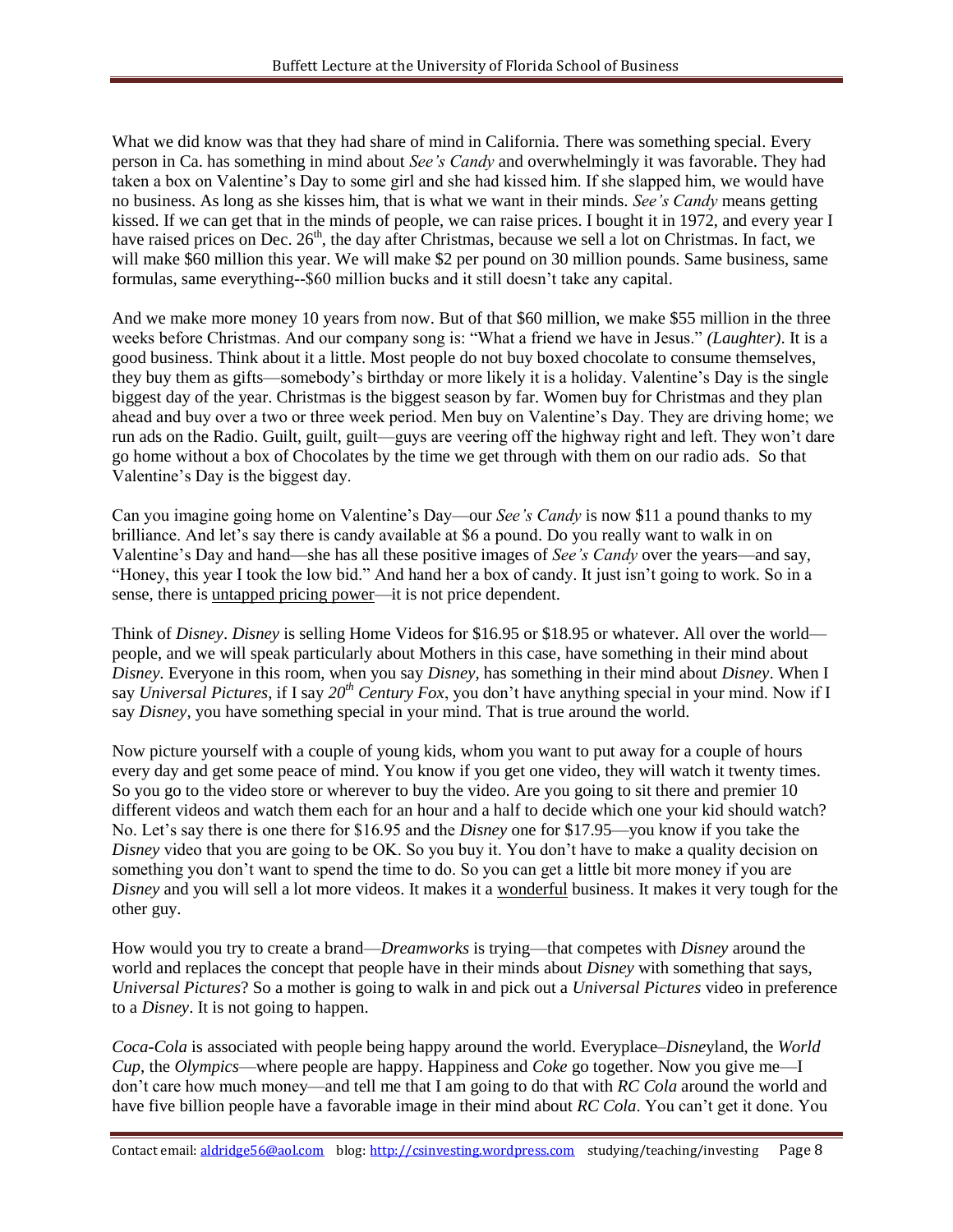can fool around, you can do what you want to do. You can have price discounts on weekends. But you are not going to touch it. That is what you want to have in a business. That is the moat. You want that moat to widen.

If you are *See's Candy*, you want to do everything in the world to make sure that the experience basically of giving that gift leads to a favorable reaction. It means what is in the box, it means the person who sells it to you, because all of our business is done when we are terribly busy. People come in during theose weeks before Chirstmas, Valentine's Day and there are long lines. So at five o'clock in the afternoon some woman is selling someone the last box candy and that person has been waiting in line for maybe 20 or 30 customers. And if the salesperson smiles at that last customer, our moat has widened and if she snarls at 'em, our moat has narrowed. We can't see it, but it is going on everyday. But it is the key to it. It is the total part of the product delivery. It is having everything associated with it say, *See's Candy* and something pleasant happening. That is what business is all about.

#### Circle of Competence

#### **Question: If I have every bought a company where the numbers told me not to. How much is quantitative and how much is qualitative?**

*Buffett:* The best buys have been when the numbers almost tell you not to, because then you feel so strongly about the product. And not just the fact you are getting a used cigar butt cheap. Then it is compelling. I owned a windmill company at one time. Windmills are cigar butts, believe me. I bought it very cheap, I bought it at a third of working capital. And we made money out of it, but there is no repetitive money to be made on it. There is a one-time profit in something like that. And it is just not the thing to be doing. I went through that phase. I bought streetcar companies and all kinds of things. In terms of the qualitative, I probably understand the qualitative the moment I get the phone call. Almost every business we have bought has taken five or ten minutes in terms of analysis. We bought two businesses this year.

*General Re* is a \$18 billion deal. I have never been to their home office. I hope it is there. (Laughter) ―There could be a few guys there saying what numbers should we send *Buffett* this month?‖ I could see them going once a month and saying we have \$20 billion in the bank instead of \$18 billion. I have never been there.

Before I bought *Executive Jet*, which is fractional ownership of jets, before I bought it, I had never been there. I bought my family a quarter interest in the program three years earlier. And I have seen the service and it seems to develop well. And I got the numbers. But if you don't know enough to know about the business instantly, you won't know enough in a month or in two months. You have to have sort of the background of understanding and knowing what you do or don't understand. That is the key. It is defining your circle of competence.

Everybody has got a different circle of competence. The important thing is not how big the circle is, the important thing is the size of the circle; the important thing is staying inside the circle. And if that circle only has 30 companies in it out of 1000s on the big board, as long as you know which 30 they are, you will be OK. And you should know those businesses well enough so you don't need to read lots of work. Now I did a lot of work in the earlier years just getting familiar with businesses and the way I would do that is use what *Phil Fisher* would call, the "Scuttlebutt Approach." I would go out and talk to customers, suppliers, and maybe ex-employees in some cases. Everybody. Every time I was interested in an industry, say it was coal, I would go around and see every coal company. I would ask every CEO, "If you could only buy stock in one coal company that was not your own, which one would it be and why? You piece those things together, you learn about the business after awhile.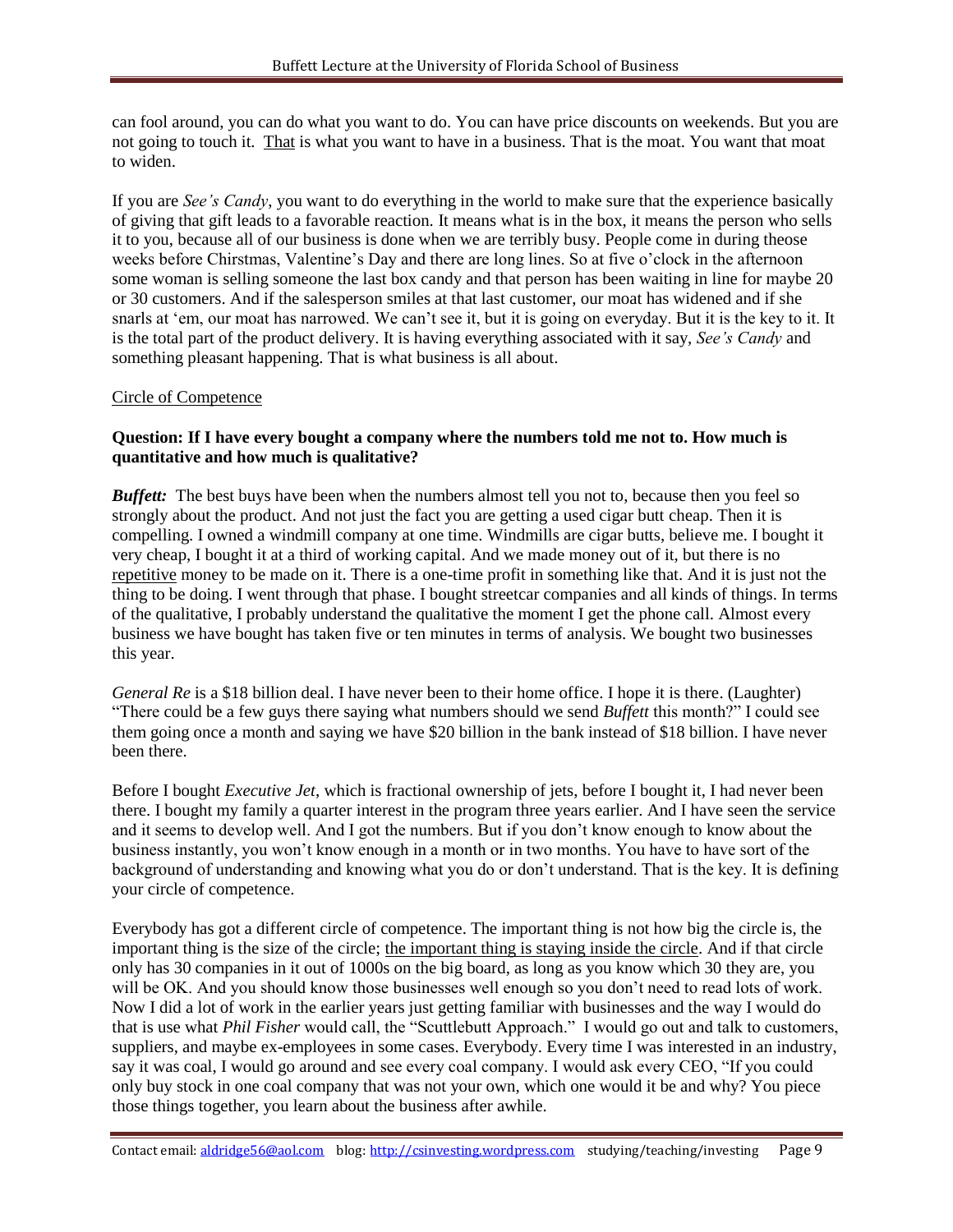Funny, you get very similar answers as long as you ask about competitors. If you had a silver-bullet and you could put it through the head of one competitor, which competitor would you choose and why? You will find who the best guy is in the industry. So there are a lot of things you can learn about a business. I have done that in the past on the business I felt I could understand so I don't have to do that anymore. The nice thing about investing is that you don't have to learn anything new. You can do it if you want to, but if you learn *Wrigley's* chewing gum forty years ago, you still understand *Wrigley's* chewing gum. There are not a lot of great insights to get of the sort as you go along. So you do get a database in your head.

I had a guy, *Frank Rooney*, who ran *Melville* for many years; his father-in-law died and had owned *H.H. Brown*, a shoe company. And he put it up with *Goldman Sachs*. But he was playing golf with a friend of mine here in Florida and he mentioned it to this friend, so my friend said "Why don't you call Warren?" He called me after the match and in five minutes I basically had a deal.

But I knew *Frank*, and I knew the business. I sort of knew the basic economics of the shoe business, so I could buy it. Quantitatively, I have to decide what the price is. But, you know, that is either yes or no. I don't fool a lot around with negotiations. If they name a price that makes sense to me, I buy it. If they don't, I was happy the day before, so I will be happy the day after without owning it.

#### Coca-Cola

### **Question: The Asian Crisis and how it affects a company like** *Coke* **that recently announced their earnings would be lower in the fourth quarter.**

**Buffett:** Well, basically I love it, but because the market for *Coca-Cola* products will grow far faster over the next twenty years internationally than it will in the United States. It will grow in the U.S. on a per capita basis. The fact that it will be a tough period for who knows—three months or three years—but it won't be tough for twenty years. People will still be going to be working productively around the world and they are going to find this is a bargain product in terms of a portion of their working day that they have to give up in order to have one of these, better yet, five of them a day like I do.

This is a product that in 1936 when I first bought 6 of those for a quarter and sold them for a nickel each. It was in a 6.5 oz bottle and you paid a two cents deposit on the bottle. That was a 6.5 oz. bottle for a nickel at that time; it is now a 12 oz. can which if you buy it on Weekends or if you buy it in bigger quantities, so much money doesn't go to packaging—you essentially can buy the 12 ozs. for not much more than 20 cents. So you are paying not much more than twice the per oz. price of 1936. This is a product that has gotten cheaper and cheaper relative to people's earning power over the years. And which people love. And in 200 countries, you have the per capita consumption use going up every year for a product that is over 100 years old that dominates the market. That is unbelievable.

One thing that people don't understand is one thing that makes this product worth 10s and 10s of billions of dollars is one simple fact about really all colas, but we will call it *Coca-Cola* for the moment. It happens to be a name that I like. **Cola has no taste memory.** You can drink one of these at 9 O'clock, 10 O'clock, 1 O'clock and 5 O'clock. The one at 5 o'clock will taste as good to you as the one you drank early in the morning, you can't do that with Cream Soda, Root Beer, Orange, Grape. All of those things accumulate on you. Most foods and beverages accumulate; you get sick of them after a while. And if you eat See's Candy—we get these people who go to work for us at See's Candy and the first day they go crazy, but after a week they are eating the same amount as if they were buying it, because chocolate accumulates on you. There is no taste memory to Cola and that means you get people around the world who will be heavy users—who will drink five a day, or for *Diet Coke*, 7 or even 8 a day. They will never do that with other products. So you get this incredible per capita consumption. The average person in this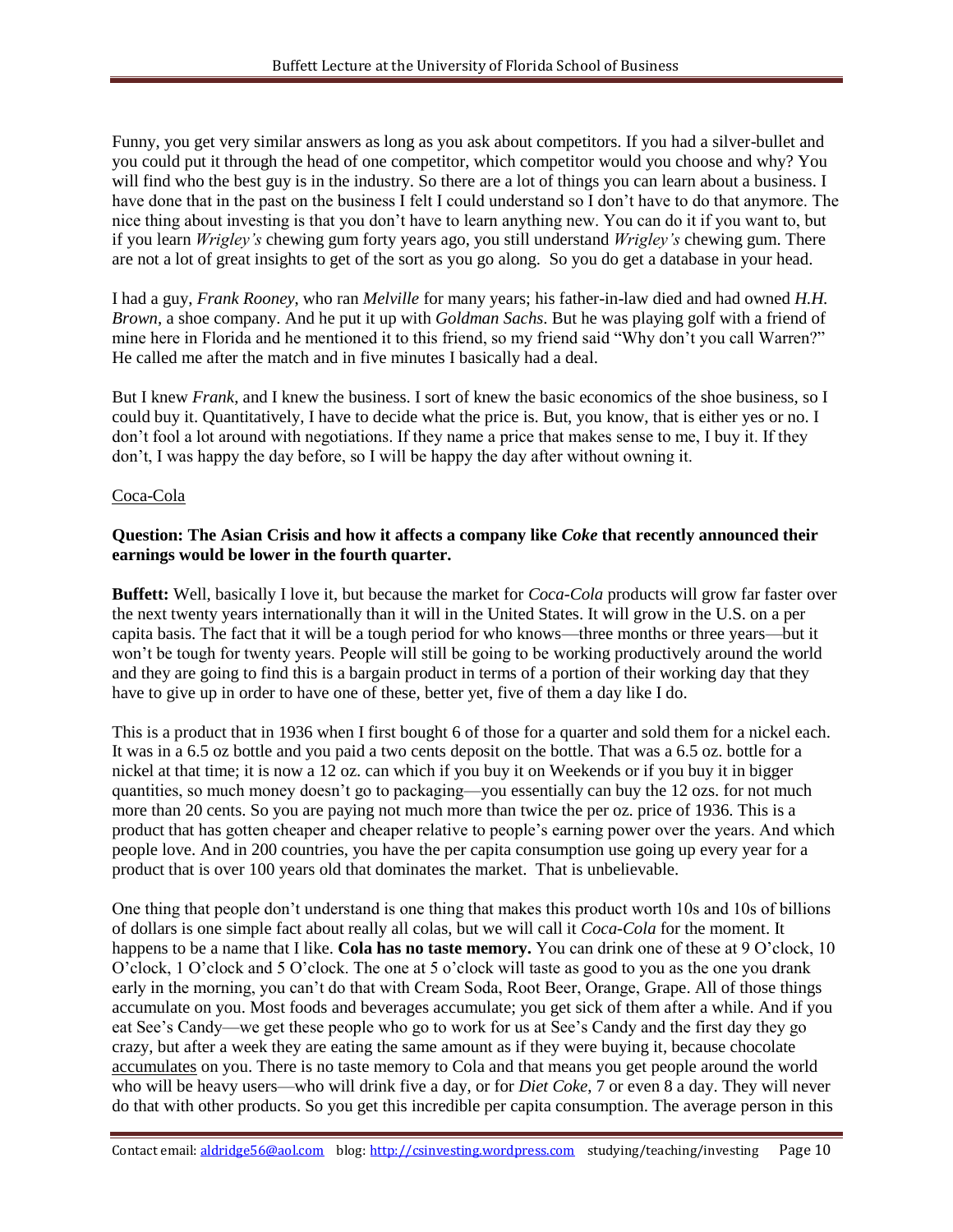part of the world or maybe a little north of here drinks 64 ozs. of liquid a day. You can have 64 ozs. of that be *Coke* and you will not get fed up with *Coke* if you like it to start with in the least. But if you do that with anything else; if you eat just one product all day, you will get a little sick of it after a while.

It is a huge factor. So today over 1 billion of *Coca-Cola* product servings will be sold in the world and that will grow year by year. It will grow in every country virtually, and it will grow on a per capita basis. And twenty years from now it will grow a lot faster internationally than in the U.S., so I really like that market better, because there is more growth there over time. But it will hurt them in the short term right now, but that doesn't mean anything. *Coca-Cola* went public in 1919; the stock sold for \$40 per share. The *Chandler* family bought the whole business for \$2,000 back in the late 1880s. So now he goes public in 1919, \$40 per share. One year later it is selling for \$19 per share. It has gone down 50% in one year. You might think it is some kind of disaster and you might think sugar prices increased and the bottlers were rebellious. And a whole bunch of things. **You can always find reasons that weren't the ideal moment to buy it.** Years later you would have seen the Great Depression, WW II and sugar rationing and thermonuclear weapons and the whole thing—there is always a reason.

But in the end if you had bought one share at \$40 per share and reinvested the dividends, it would be worth \$5 million now (\$40 compounding at 14.63% for 86 years!). That factor so overrides anything else. If you are right about the business you will make a lot of money. The timing part of it is very tricky thing so I don't worry about any given event if I got a wonderful business what it does next year or something of the sort. Price controls have been in this country at various times and that has fouled up even the best of businesses. I wouldn't be able to raise prices Dec 31<sup>st</sup> on See's Candy. But that doesn't make it a lousy business if that happens to happen, because you are not going to have price controls forever. We had price controls in the early 70s.

The wonderful business—you can figure what will happen, you can't figure out when it will happen. You don't want to focus too much on when but you want to focus on what. If you are right about what, you don't have to worry about when very much.

# Mistakes

#### **Question: What about your business mistakes?**

*Buffett*: How much time do you have? The interesting thing about investments for me and my partner, *Charlie Munger*, the biggest mistakes have not been mistakes of commission, but of omission. They are where we knew enough about the business to do something and where, for one reason or another, sat they're sucking out thumbs instead of doing something. And so we have passed up things where we could have made billions and billions of dollars from things we understood, forget about things we don't understand. The fact I could have made billions of dollars from *Microsoft* doesn't mean anything because I never could understand *Microsoft*. But if I can make billions out of healthcare stocks, then I should make it. And I didn't when the Clinton health care program was proposed and they all went in the tank. We should have made a ton of money out of that because I could understand it. And I didn't make it.

I should have made a ton of money out of *Fannie Mae* back the mid-1980s, but I didn't do it. Those are billion dollar mistakes or multi-billion dollar mistakes that generally accepted accounting principles don't pick up. The mistakes you see. I made a mistake when I bought *US Air Preferred* some years ago. I had a lot of money around. I make mistakes when I get cash. *Charlie* tells me to go to a bar instead. Don't hang around the office. But I hang around the office and I have money in my pocket, I do something dumb. It happens every time. So I bought this thing. Nobody made me buy it. I now have an 800 number I call every time I think about buying a stock in an airline. I say, "I am *Warren* and I am an air-aholic." They try to talk me down, "Keep talking don't do anything rash." Finally I got over it. But I bought it. And it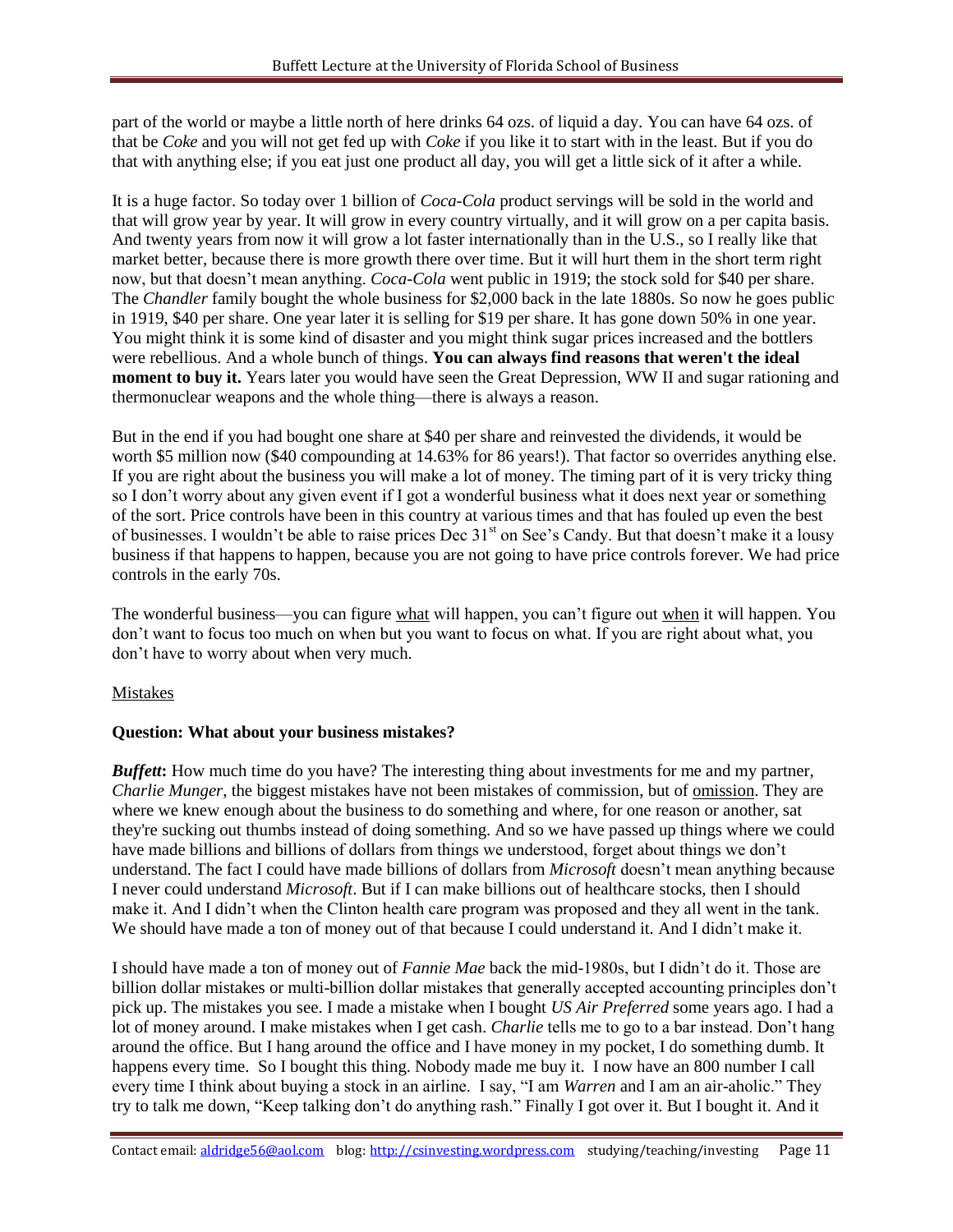looked like we would lose all our money in it. And we came very close to losing all our money in it. You can say we deserved to lose our money it.

#### Salomon Brothers

We bought it because it was an attractive security. But it was not in an attractive industry. I did the same thing in *Salomon.* I bought an attractive security in a business I wouldn't have bought the equity in. So you could say that is one form of mistake. Buying something because you like the terms, but you don't like the business that well. I have done that in the past and will probably do that again. The bigger mistakes are the ones of omission. Back when I had \$10,000 I put \$2,000 of it into a *Sinclair Service Station* which I lost, so the opportunity cost on that money is about \$6 billion right now-fairly big mistakes. It makes me feel good when my *Berkshire* goes down, because the cost of my *Sinclair Station* goes down too. My 20% opportunity cost. I will say this, it is better to learn from other people's mistakes as much as possible. But we don't spend any time looking back at *Berkshire*. I have a partner, *Charlie Munger*; we have been pals for forty years—never had an argument. We disagree on things a lot but we don't have arguments about it.

We never look back. We just figure there is so much to look forward to that there is no sense thinking of what we might have done. It just doesn't make any difference. **You can only live life forward.** You can learn something perhaps from the mistakes, but the big thing to do is to stick with the businesses you understand. So if there is a generic mistake outside your circle of competence like buying something that somebody tips you on or something of the sort. In an area you know nothing about, you should learn something from that which is to stay with what you can figure out yourself. You really want your decision making to be by looking in the mirror. Saying to yourself, "I am buying 100 shares of General Motors at \$55 because…….." It is your responsibility if you are buying it. There's gotta be a reason and if you can't state the reason, you shouldn't buy it. If it is because someone told you about it at a cocktail party, not good enough. It can't be because of the volume or a reason like the chart looks good. It has to be a reason to buy the business. That we stick to pretty carefully. That is one of the things *Ben Graham* taught me.

#### Forget Macro Forecasting or Tips

#### **Question: The current tenuous economic situation and interest rates? Where are we going?**

*Buffett*: I don't think about the macro stuff. What you really want to in investments is figure out what is important and knowable. If it is unimportant and unknowable, you forget about it. What you talk about is important but, in my view, it is not knowable. Understanding *Coca-Cola* is knowable or *Wrigley's* or *Eastman Kodak*. You can understand those businesses that are knowable. Whether it turns out to be important depends where your valuation leads you and the firm's price and all that. But we have never not bought or bought a business because of any Macro feeling of any kind because it doesn't make any difference. Let's say in 1972 when we bought *See's Candy*, I think *Nixon* put on the price controls a little bit later, but so what! We would have missed a chance to buy something for \$25 million that is producing \$60 million pre-tax now. We don't want to pass up the chance to do something intelligent because of some prediction about something we are no good on anyway. So we don't read or listen to in relation to macro factors at all. The typical investment counselor organization goes out and they bring out their economist and they trot him out and he gives you this big macro picture. And they start working from there on down. In our view that is nonsense.

If *Alan Greenspan* was on the one side of me and *Robert Rubin* on the other side and they both were whispering in my ear exactly what they were going to do the next twelve months, it wouldn't make any difference to me what I would pay for *Executive Jet* or *General Re* or anything else I do.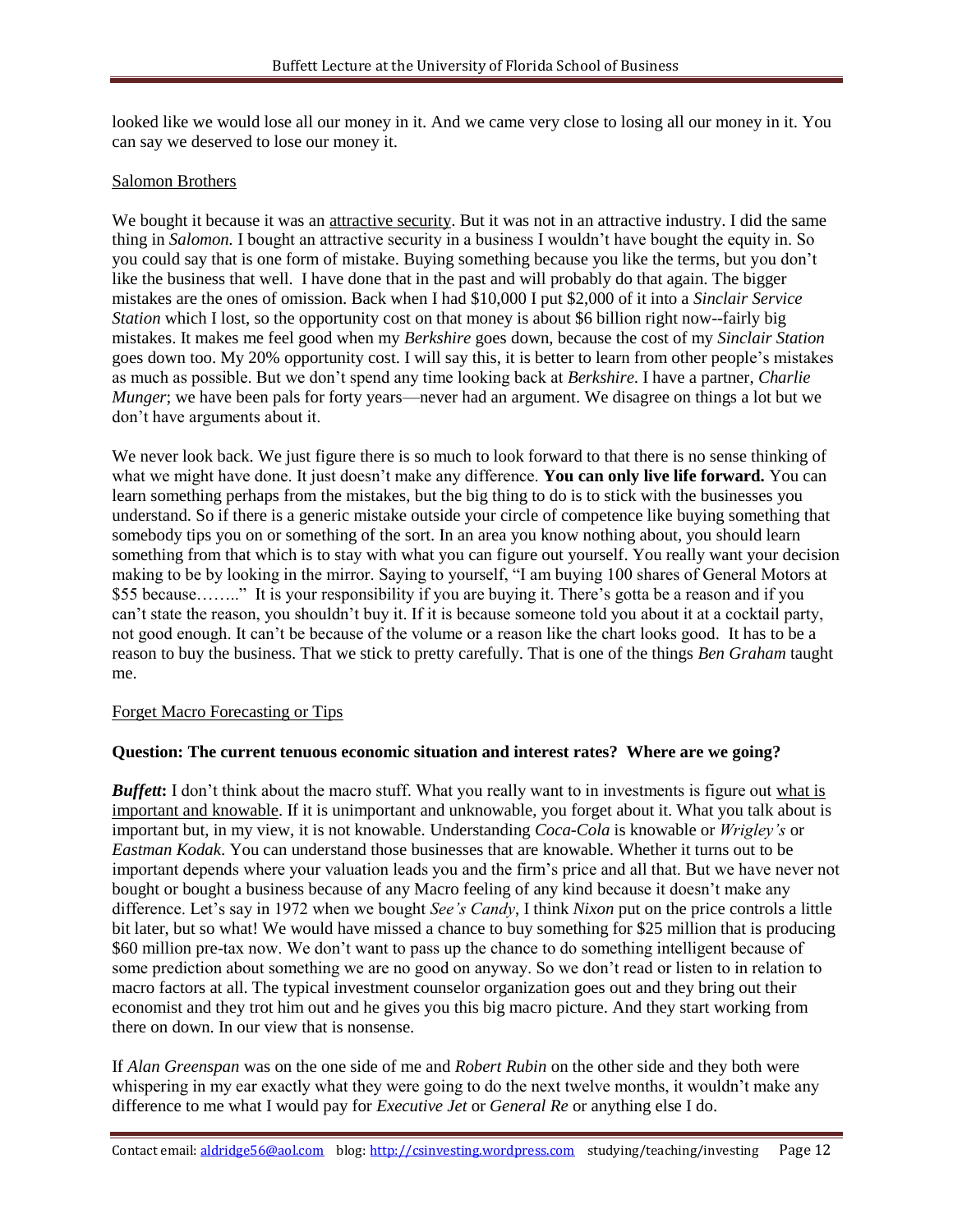### How to Think About Investments

### **Question: What is the benefit of being an out-of-towner as opposed to being on Wall Street?**

*Buffett:* I worked on Wall Street for a couple of years and I have my best friends on both coasts. I like seeing them. I get ideas when I go there. **But the best way to think about investments is to be in a room with no one else and just think.** And if that doesn't work, nothing else is going to work. The disadvantage of being in any type of market environment like Wall Street in the extreme is that you get over-stimulated. You think you have to do something every day. The *Chandler* family paid \$2,000 for this company (*Coke*). You don't have to do much else if you pick one of those. And the trick then is not to do anything else. Even not to sell at 1919, which the family did later on. So what you are looking for is some way to get one good idea a year. And then ride it to its full potential and that is very hard to do in an environment where people are shouting prices back and forth every five minutes and shoving reports in front of your nose and all that. Wall Street makes its money on activity. You make your money on inactivity.

If everyone in this room trades their portfolio around every day with every other person, you will all end up broke. And the intermediary will end up with all the money. If you all own stock in a group of average businesses and just sit here for the next 50 years, you will end up with a fair amount of money and your broker will be broke. He is like the Doctor who gets paid on how often to get you to change pills. If he gave you one pill that cures you the rest of your life, he would make one sale, one transaction and that is it. But if he can convince you that changing pills every day is the way to great health, it will be great for him and the prescriptionists. You won't be any healthier and you will be a lot worse off financially. You want to stay away from any environment that stimulates activity. And Wall Street would have the effective of doing that.

When I went back to Omaha, I would go back with a whole list of companies I wanted to check out and I would get my money's worth out of those trips, but then I would go back to Omaha and think about it.

#### **Question: How to evaluate** *Berkshire* **or** *MSFT* **if it does not pay dividends?**

*Buffett:* It won't pay any dividends either. That is a promise I can keep. All you get with *Berkshire*, you stick it in your safe deposit box and then every year you go down and fondle it. You take it out and then you put it back. There is enormous psychic reward in that. Don't underestimate it.

The real question is if we can retain dollar bills and turn them into more than a dollar at a decent rate. That is what we try to do. And *Charlie Munger* and I have all our money in it to do that. That is all we will get paid for doing. We won't take any options or we won't take any salaries to speak of. But that is what we are trying to do. It gets harder all the time. The more money we manage the harder it is to do that. We would do way better percentage wise with Berkshire if it was  $1/100<sup>th</sup>$  the present size. It is run for its owners, but it isn't run to give them dividends because so far every dollar that we earned or could have paid out, we have turned into more than a dollar. It is worth more than a dollar to keep it. Therefore, it would be silly to pay it out. Even if everyone was tax-free that owned it. It would have been a mistake to pay dividends at Berkshire. Because so far the dollar bills retained have turned into more than a dollar. But there is no guarantee that happens in the future. At some point the game runs out on that. That is what the business is about. Nothing else about the business do we judge ourselves by. We don't judge it by the size of its home office building or anything the like the number of people working there. We have 12 people working at headquarters and 45,000 employees at Berkshire, 12 people at HQ and 3,500 sq ft. and we won't change it.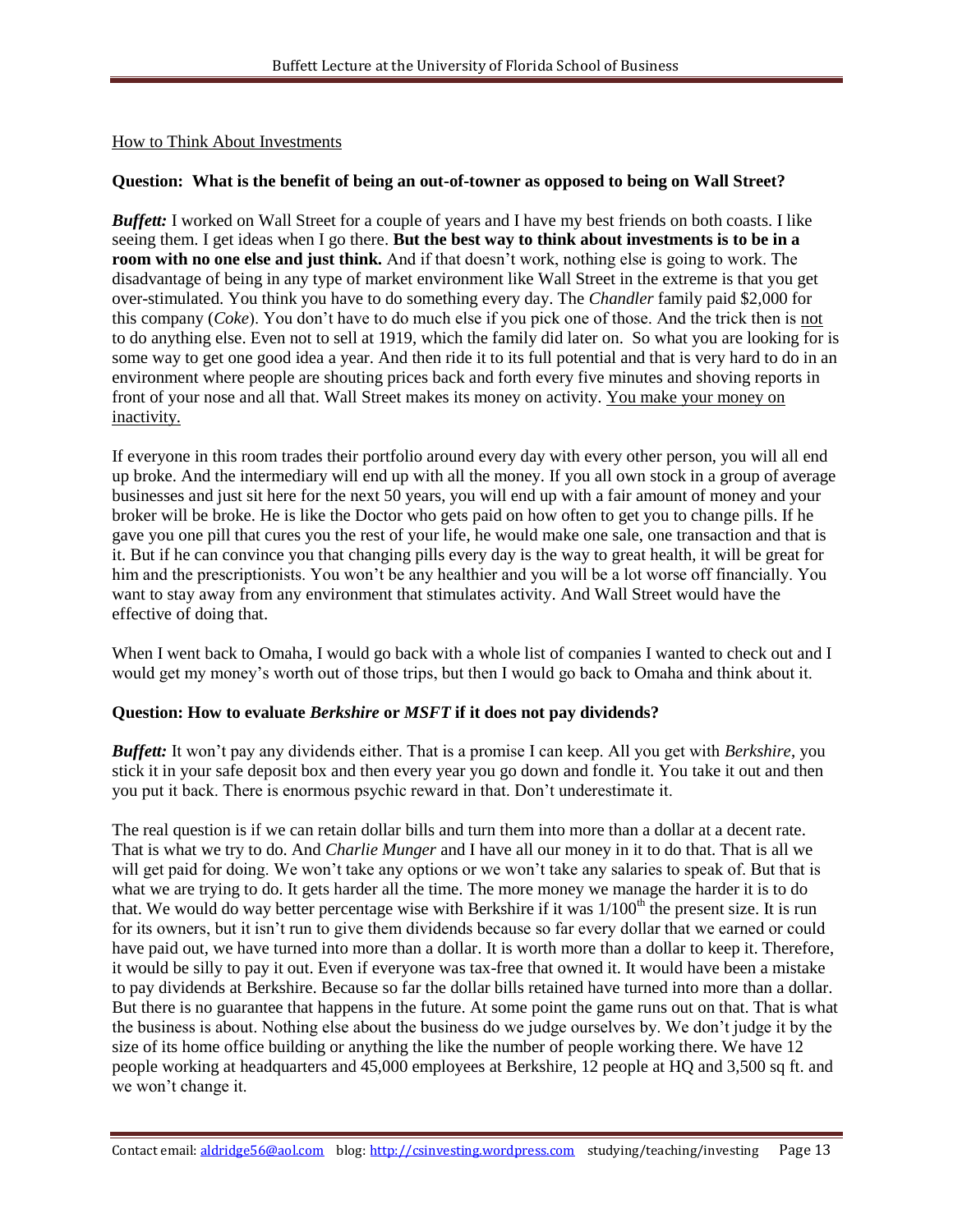But we will judge ourselves by the performance of the company and that is the only way we will get paid. But believe me, it is a lot harder than it used to be.

#### **Question: What tells you when an investment has reached its full potential?**

*Buffett:* I don't buy *Coke* with the idea it will be out of gas in 10 years or 50 years. There could be something that happens by I think the chances are almost nil. So what we really want to do is buy businesses that we would be happy to own forever. It is the same way I fell about people who buy *Berkshire.* I want people who buy *Berkshire* to plan to hold it forever. They may not for one reason or the other but I want them at the time they buy it to think they are buying a business they are going to want to own forever.

And I don't say that is the only way to buy things. It is just the group to join me because I don't want to have a changing group all the time. I measure *Berkshire* by how little activity there is in it. If I had a church and I was the preacher and half the congregation left every Sunday. I wouldn't say, "It is marvelous to have all this liquidity among my members."

Terrific turnover… I would rather go to church where all the seats are filled every Sunday by the same people. Well that is the way we look at the businesses we buy. We want to buy something virtually forever. And we can't find a lot of those. And back when I started, I had way more ideas than money so I was just constantly having to sell what was the least attractive stock in order to buy something I just discovered that looked even cheaper. But that is not our problem really now. So we hope we are buying businesses that we are just as happy holding five years from now as now. And if we ever found a huge acquisition, then maybe we would have to sell something. Maybe to make that acquisition but that would be a very pleasant problem to have.

We never buy something with a price target in mind. We never buy something at 30 saying if it goes to 40 we'll sell it or 50 or 60 or 100. We just don't do it that way. Anymore than when we buy a private business like *See's Candy* for \$25 million. We don't ever say if we ever get an offer of \$50 million for this business we will sell it. That is not the way to look at a business.

The way to look at a business is this going to keep producing more and more money over time? And if the answer to that is yes, you don't need to ask any more questions.

#### **Questions: How did you decide to invest in** *Salomon***?**

*Buffett: Salomon* like I said, I went into that because it was a 9% security in 1987 in September 1987 and the Dow was up 35% and we sold a lot of stuff. And I had a lot of money around and it looked to me like we would never get to do anything, **so I took an attractive security form in a business I would never buy the common stock of.** I went in because of that and I think generally it is a mistake. It worked out OK finally on that. But it is not what I should have been doing. I either should have waited in which case I could have bought more *Coca-Cola* a year later or thereabouts or I should have even bought *Coke* at the prices it was selling at even though it was selling at a pretty good price at the time. So that was a mistake.

#### Arbitrage

On *Long-Term Capital* that is—we have owned other businesses associated with securities over the years- –One of them is arbitrage. I've done arbitrage for 45 years and *Graham* did it for 30 years before that. That is a business unfortunately I have to be near a phone for. I have to really run it (arbitrage operations) out of the office myself, because it requires being more market-attuned because I don't want to do that anymore. So unless a really big arbitrage situation came along that I understood, I won't be doing much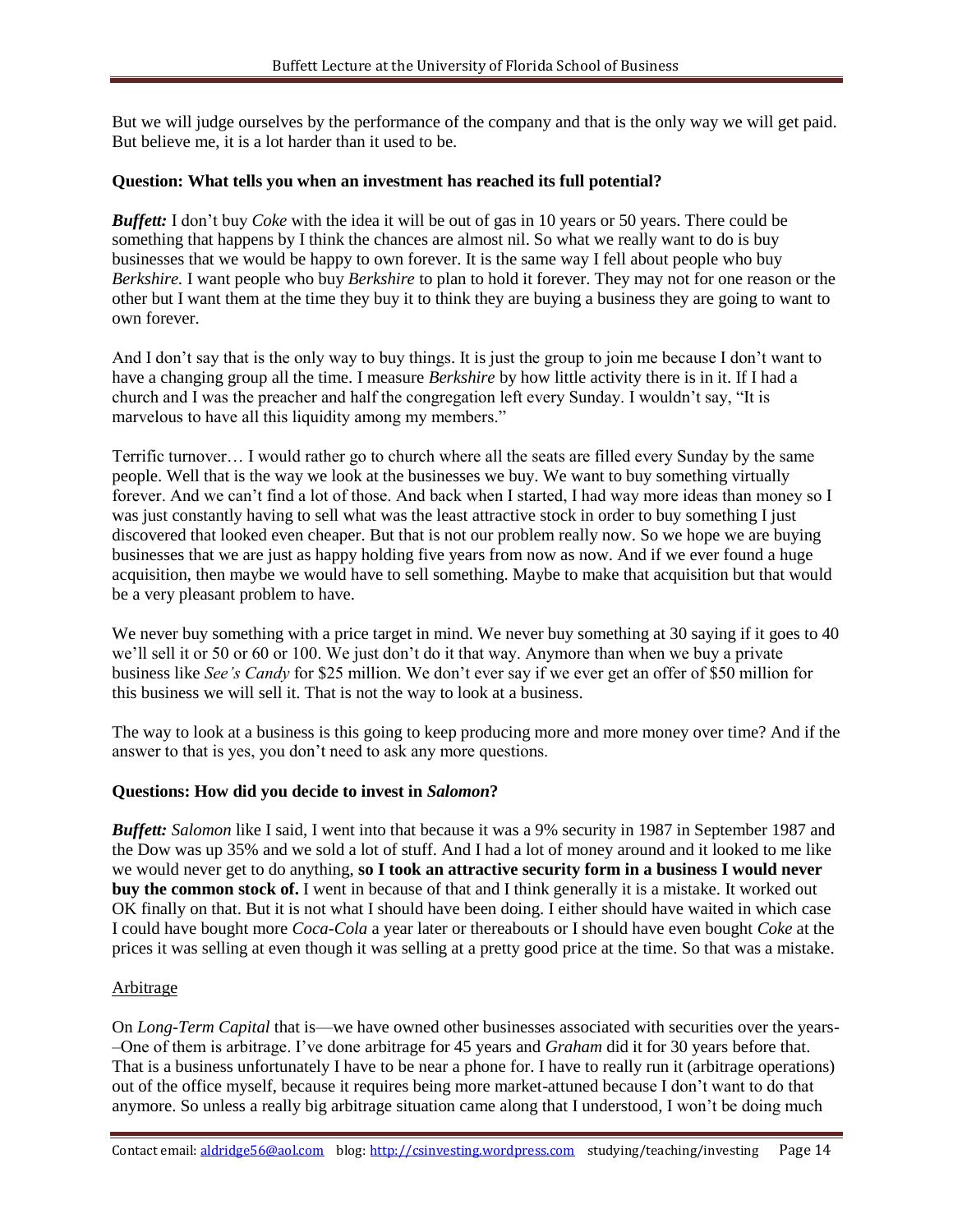of that. But I've probably participated in about 300 arbitrage situations at least in my life maybe more. It was a good business, a perfectly good business.

*LTCM* has a bunch of positions, they have tons of positions, but the top ten are probably 90% of the money that is at risk, and I know something about those ten positions. I don't know everything about them by a long shot, but I know enough that I would feel OK at a big discount going in and we had the staying power to hold it out. We might lose money on something on that, but the odds are with us. That is a game that I understand. There are few other positions we have that are not that big because they can't get that big. But they could involve yield curve relationships or on the run/off the run governments that are just things you learn over time being around securities markets. They are not the base of our business. Probably on average, they have accounted for  $\frac{1}{2}$  -  $\frac{3}{4}$  a percentage point of our return a year. They are little pluses you get for actually having been around a long time.

One of the first arbitrages I did involved a company that offered cocoa beans in exchange for their stock. That was in 1955. I bought the stock, turned in the stock, got warehouse certificates for cocoa beans and they happen to be a different type but there was a basis differential and I sold them. That was something I was around at the time, so I learned about it. There hasn't been a cocoa deal since. 40 odd years, I have been waiting for a cocoa deal. I haven't seen it. It is there in my memory if it ever comes along. *LTCM* is that on a big scale.

#### Diversification

#### **Question: Diversification?**

*Buffett:* The question is about diversification. I have a dual answer to that. If you are not a professional investor, if your goal is not to manage money to earn a significantly better return than the world, then I believe in extreme diversification. I believe 98% - 99% who invest should extensively diversify and not trade, so that leads them to an index fund type of decision with very low costs. All they are going to do is own part of America. And they have made a decision that owning a part of America is worthwhile. I don't quarrel with that at all. That is the way they should approach it unless they want to bring an intensity to the game to make a decision and start evaluating businesses. Once you are in the businesses of evaluating businesses and you decide that you are going to bring the effort and intensity and time involved to get that job done, then I think diversification is a terrible mistake to any degree. I got asked that question the other day at *SunTrust. If you really know businesses, you probably shouldn't own more than six of them.* 

**If you can identify six wonderful businesses, that is all the diversification you need.** And you will make a lot of money. And I can guarantee that going into a seventh one instead of putting more money into your first one is gotta be a terrible mistake. Very few people have gotten rich on their seventh best idea. But a lot of people have gotten rich with their best idea. So I would say for anyone working with normal capital who really knows the businesses they have gone into, six is plenty, and I probably have half of what I like best. I don't diversify personally. All the people I've known that have done well with the exception of *Walter Schloss*, *Walter* diversifies a lot. I call him Noah, he has two of everything.

**Question: How do you distinguish the** *Cokes* **of the world from the** *Proctor & Gambles* **of this world?** *Buffett:* Well, *P&G* is a very, very good business with strong distribution capability and lots of brand names, but if you ask me and I am going to go away for twenty years and put all my family's net worth into one business, would I rather have *P&G* or *Coke*? Actually *P&G* is more diversified among product line, but I would feel more sure of *Coke* than *P&G*. I wouldn't be unhappy if someone told me I had to own *P&G* during the twenty-year period. I mean that would be in my top 5 percent. Because they are not going to get killed, but I would feel better about the unit growth and pricing power of a *Coke* over twenty or thirty years.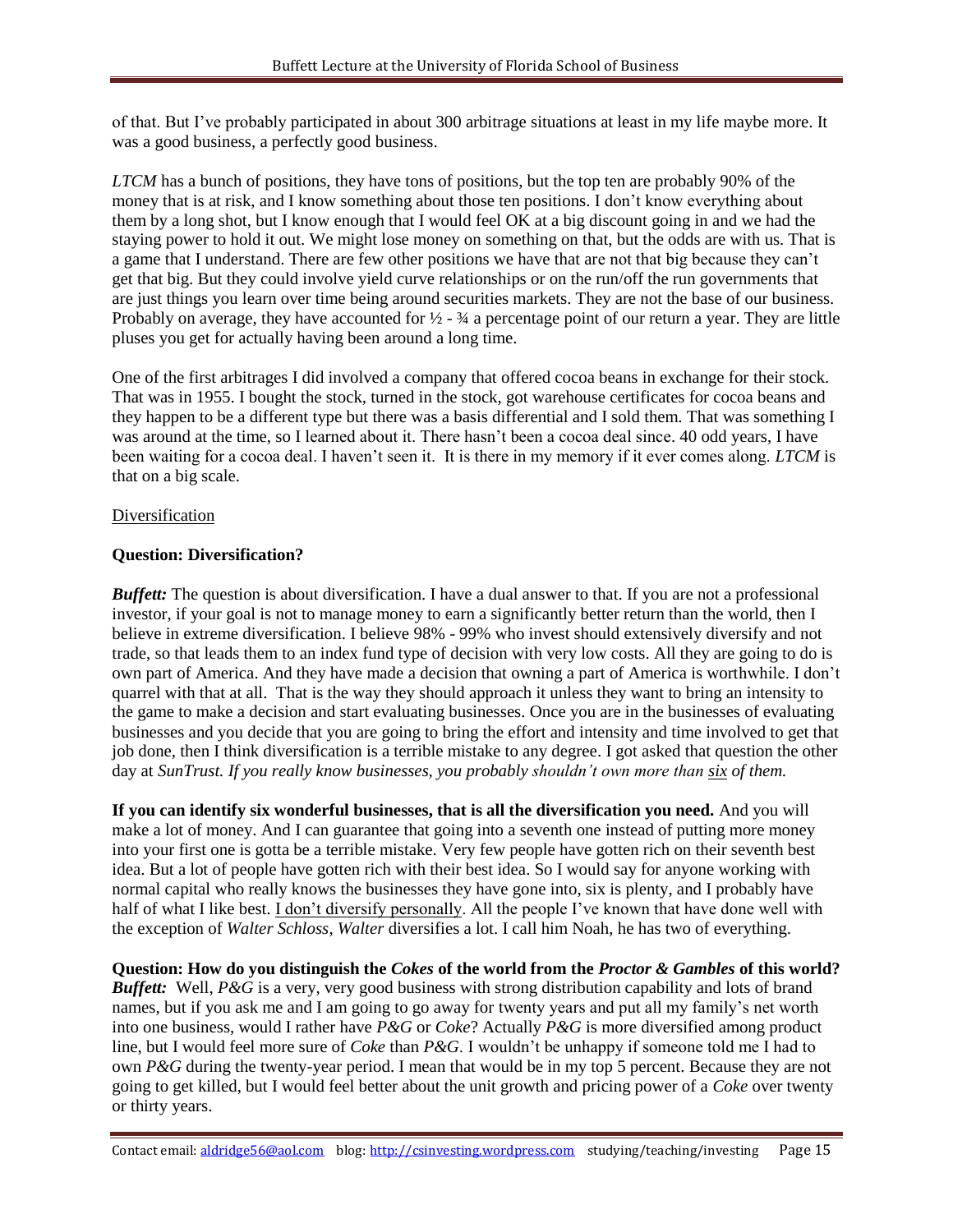Right now the pricing power might be tough, but you think a billion servings a day for a penny each or \$10 million per day. We own 8% of that, so that is \$800,000 per day for *Berkshire Hathaway.* You could get another penny out of the stuff. It doesn't seem impossible. I think it is worth a penny more. Right now it would be a mistake to try and get it in most markets. But over time, *Coke* will make more per serving than it does now. Twenty years from now I guarantee they will make more per serving, and they will be selling a whole lot more servings. I don't know how many or how much more, but I know that.

*P&G's* main products--I don't think they have the kind of dominance, and they don't have the kind of unit growth, but they are good businesses. I would not be unhappy if you told me that I had to put my family's net worth into *P&G* and that was the only stock I would own. I might prefer some other name, but there are not 100 other names I would prefer.

#### McDonald's

### **Question: Would you buy** *McDonald's* **and go away for twenty years?**

*Buffett: McDonald's* has a lot of things going for it, particularly abroad again. Thee position abroad in many countries is stronger than it is here. It is a tougher business over time. People don't want to be eating--exception to the kids when they are giving away beanie babies or something--at *McDonald's* every day. If people drink five *Cokes* a day, they probably will drink five of them tomorrow. The fast food business is tougher than that but if you had to pick one hand to have in the fast food business, which is going to be a huge business worldwide, you would pick *McDonald's*. I mean it has the strongest position.

It doesn't win taste test with adults. It does very well with children and it does fine with adults, but it is not like it is a clear winner. And it is gotten into the game in recent years of being more price promotional--you remember the experiment a year ago or so. It has gotten more dependent on that rather than selling the product by itself. I like the product by itself. I feel better about *Gillette* if people buy the *Mach 3* because they like the *Mach 3* than if they get a *Beanie Baby* with it. So I think fundamentally it is a stronger product if that is the case. And that is probably the case.

We own a lot of *Gillette* and you can sleep pretty well at night if you think of a couple billion men with their hair growing on their faces. It is growing all night while you sleep. Women have two legs, it is even better. So it beats counting sheep. And those are the kinds of business…(you look for). But what type of promotion am I going to put out there against *Burger King* next month or what if they sign up *Disney* and I don't get *Disney*? I like the products that stand alone absent price promotion or appeals although you can build a very good business based on that. And *McDonald's* is a terrific business. It is not as good a business as *Coke*. There really hardly are any. It is a very good business and if you bet on one company in that field bet on *(garbled) McDonald's.* We bought *Dairy Queen* a while back that is why I am plugging it shamelessly here.

#### **Question: What do I think about the utility industry?**

**Buffett:** I have thought about that a lot because you can put big money in it. I have even thought of buying the entire businesses. There is a fellow in Omaha actually that has done a little of that through *Cal Energy*. But I don't quite understand the game in terms of how it is going to develop with deregulation. I can see how it destroys a lot of value through the high cost producer once they are not protected by a monopoly territory.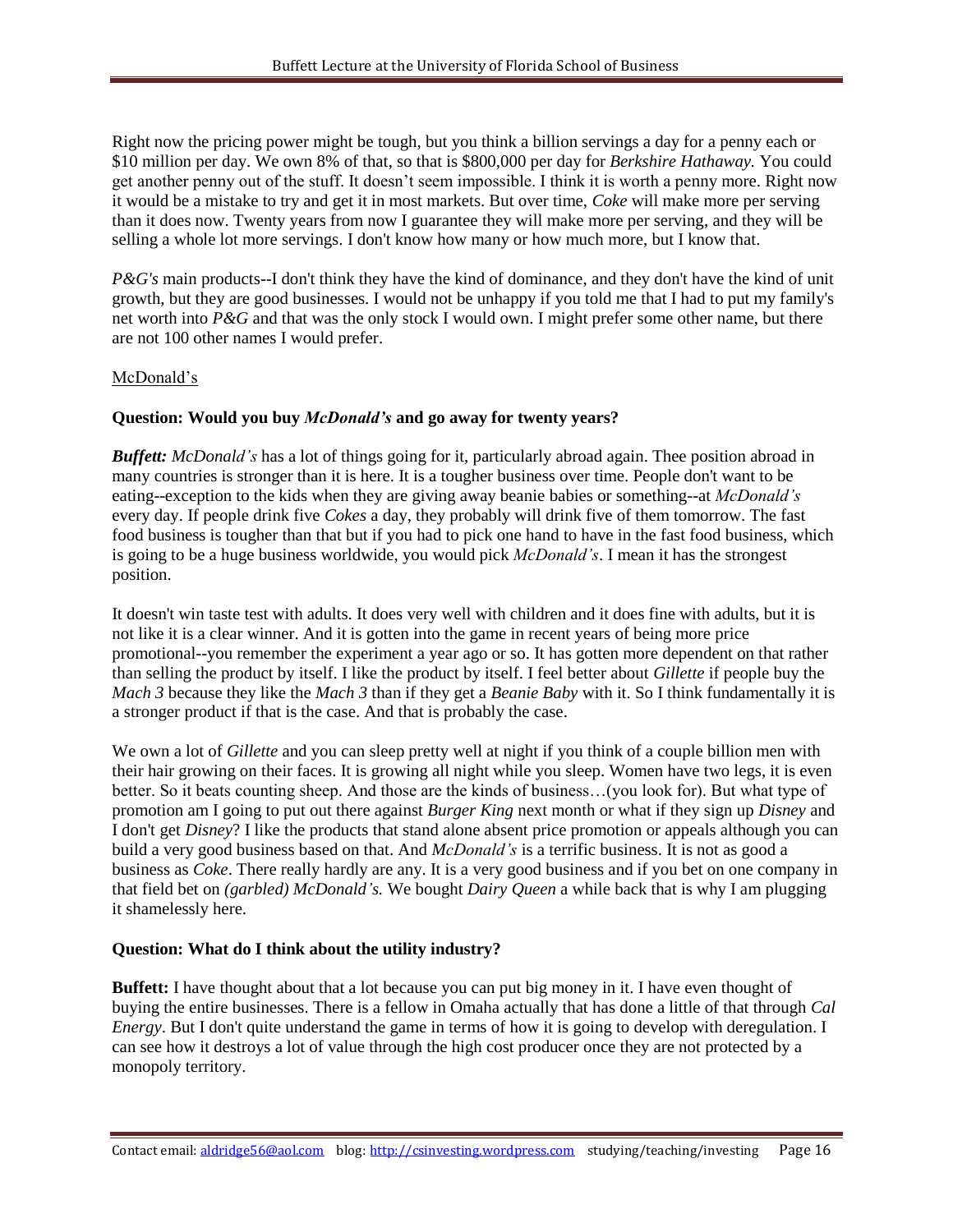I don't for sure see who benefits and how much. Obviously the guy with very low cost power or some guy has hydro-power at two cents a KwH has a huge advantage. But how much of that he gets to keep or how extensively he can send that outside his natural territory, I haven't been able to figure that out so I really know what the Industry will look like in ten years. But it is something I think about and if I ever develop any insights that call for action, I will act on them. Because I think I can understand the attractiveness of the product. All the aspects of certainty of users need and the fact it is a bargain and all of that. I understand. I don't understand who is going to make the money in ten years. And that keeps me away.

#### Agnostic to market capitalization

#### **Question: Why do large caps outperform small caps (1998)?**

Buffett: We don't care if a company is large cap, small cap, middle cap, micro cap. It doesn't make any difference. The only questions that matter to us:

- Do we understand the business?
- Do we like the people running it?
- And does it sell for a price that is attractive?

From my personal standpoint running *Berkshire* now because we got, pro forma for *Gen. Re,* \$75 to \$80 billion to invest in and I only want to invest in five things, so I am really limited to very big companies. But if I were investing \$100,000, I wouldn't care whether something was large cap or small cap or anything. I would just look for businesses I understood.

Now, I think, on balance, large cap companies as businesses have done extraordinarily well the last ten years--way better than people anticipated they would do. You really have American businesses earning close to something 20% on equity. And that is something nobody dreamed of and that is being produced by very large companies in aggregate. So you have had this huge revaluation upwards because of lower interest rates and much higher returns on capital. If America business is really a disguised bond that earns 20%, a 20% coupon it is much better than a bond with a 13% coupon. And that has happened with big companies in recent years, whether it is permanent or not is another question. I am skeptical of that. I wouldn't even think about it--except for questions of how much money we run--I wouldn't even think about the size of the business. *See's Candy* was a \$25 million business when we bought it. If I can find one now, as big as we are, I would love to buy it. It is the certainty of it that counts.

#### **REITS**

#### **Question: The securitization of real estate?**

**Buffett:** There has been enormous securitization of the debt too of real estate and that is one of the items right now that is really clogging up the capital markets. The mortgage back securities are just not moving, commercial, not residential mortgage backs. But I think you are directing your question at equities probably. The equities, if you leave out the corporate form, have been a lousy way to own equities. You have interjected a corporate income tax into something that people individually have been able to own with a single tax, and to have the normal corporate form you have a double taxation in there. You really don't need it and it takes too much of the return.

REITS have, in effect, created a conduit so you don't get the double taxation, but they also generally have fairly high operating expenses. If you get real estate, let's just say you can buy fairly simple types of real estate at an 8% yield, or thereabouts, and you take away close to 1% to 1.5% by the time you count stock options and everything, it is not a terribly attractive way to own real estate. Maybe the only way a guy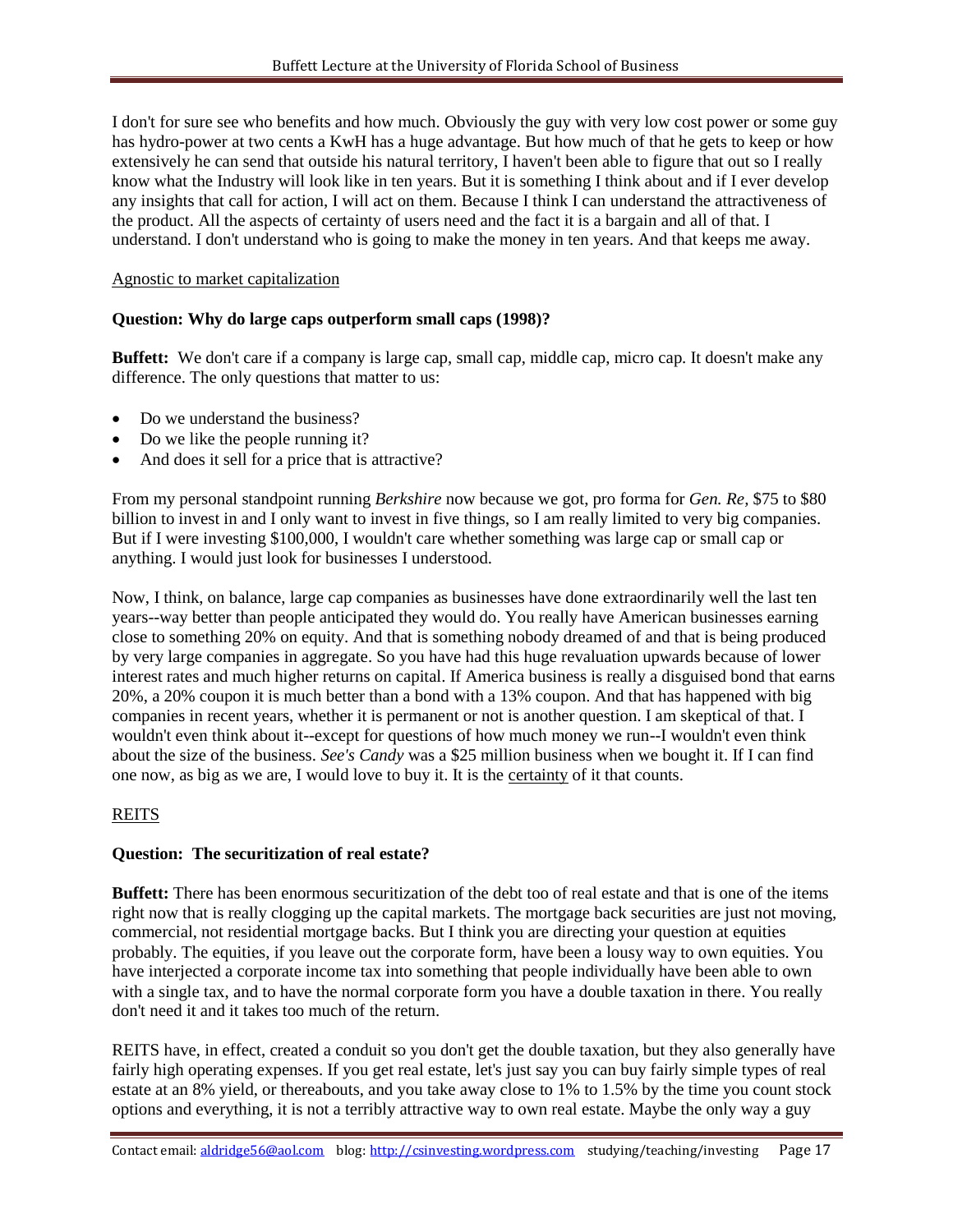with a \$1,000 or \$5,000 can own it but if you have \$1 million or \$10 million, you are better off owning the real estate properties yourself instead of sticking some intermediary in between who will get a sizable piece of the return for himself. So we have found very little in that field.

You will see an announcement in the next couple of weeks that may belie what I am telling you today. I don't want you to think I am double crossing you up here. But generally speaking we have seen very little in that field that gets us excited. People sometimes get very confused about--they will look at some huge land company, like *Texas Pacific Land Trust*, which has been around over 100 years and has got a couple of million acres in Texas. And they will sell 1% of their land every year and they will take that (as income? Garbled) and come up with some huge value compared to the market value. But that is nonsense if you really own the property. You can't move. You can't move 50% of the properties or 20% of the properties, it is way worse than an illiquid stock. So you get these, I think, you get some very silly valuations placed on a lot of real estate companies by people who really don't understand what it is like to own one and try to move large quantity of properties.

REITS have behaved horribly in this market as you know and it is not at all inconceivable that they become a class that would get so unpopular that they would sell at significant discounts from what you could sell the properties for. And they could get interesting as a class and then the question is whether management would fight you in that process because they would be giving up their income stream for managing things and their interests might run counter to the shareholders on that. I have always wondered about REITS that have managements they say their assets are so wonderful, and they are so cheap and then they (management) go out and sell stock. There is a contradiction in that. They say our stock is very cheap at \$28 and then they sell a lot of stock at \$28 less an underwriting commission. There is a disconnect there. But it is a field we look at.

*Charlie* and I can understand real estate, and we would be open for very big transactions periodically. If there was a *LTCM* situation translated to real estate, we would be open to that, the trouble is so many other people would be too that it would unlikely go at a price that would get us really get us excited.

# Buying Stocks

# **Question: A down market is good for you?**

**Buffett:** I have no idea were the market is going to go. I prefer it going down. But my preferences have nothing to do with it. The market knows nothing about my feelings. That is one of the first things you have to learn about a stock. You buy 100 shares of *General Motors (GM).* Now all of a sudden you have this feeling about *GM*. It goes down, you may be mad at it. You may say, "Well, if it just goes up for what I paid for it, my life will be wonderful again." Or if it goes up, you may say how smart you were and how you and *GM* have this love affair. You have got all these feelings. The stock doesn't know you own it.

The stock just sits there; it doesn't care what you paid or the fact that you own it. Any feeling I have about the market is not reciprocated. I mean it is the ultimate cold shoulder we are talking about here. Practically anybody in this room is probably more likely to be a net buyer of stocks over the next ten years than they are a net seller, so everyone of you should prefer lower prices. If you are a net eater of hamburger over the next ten years, you want hamburger to go down unless you are a cattle producer. If you are going to be a buyer of *Coca-Cola* and you don't own *Coke* stock, you hope the price of *Coke* goes down. You are looking for it to be on sale this weekend at your Supermarket. You want it to be down on the weekends not up on the weekends when you tend the Supermarket.

The NYSE is one big supermarket of companies. And you are going to be buying stocks, what you want to have happen? You want to have those stocks go down, way down; you will make better buys then.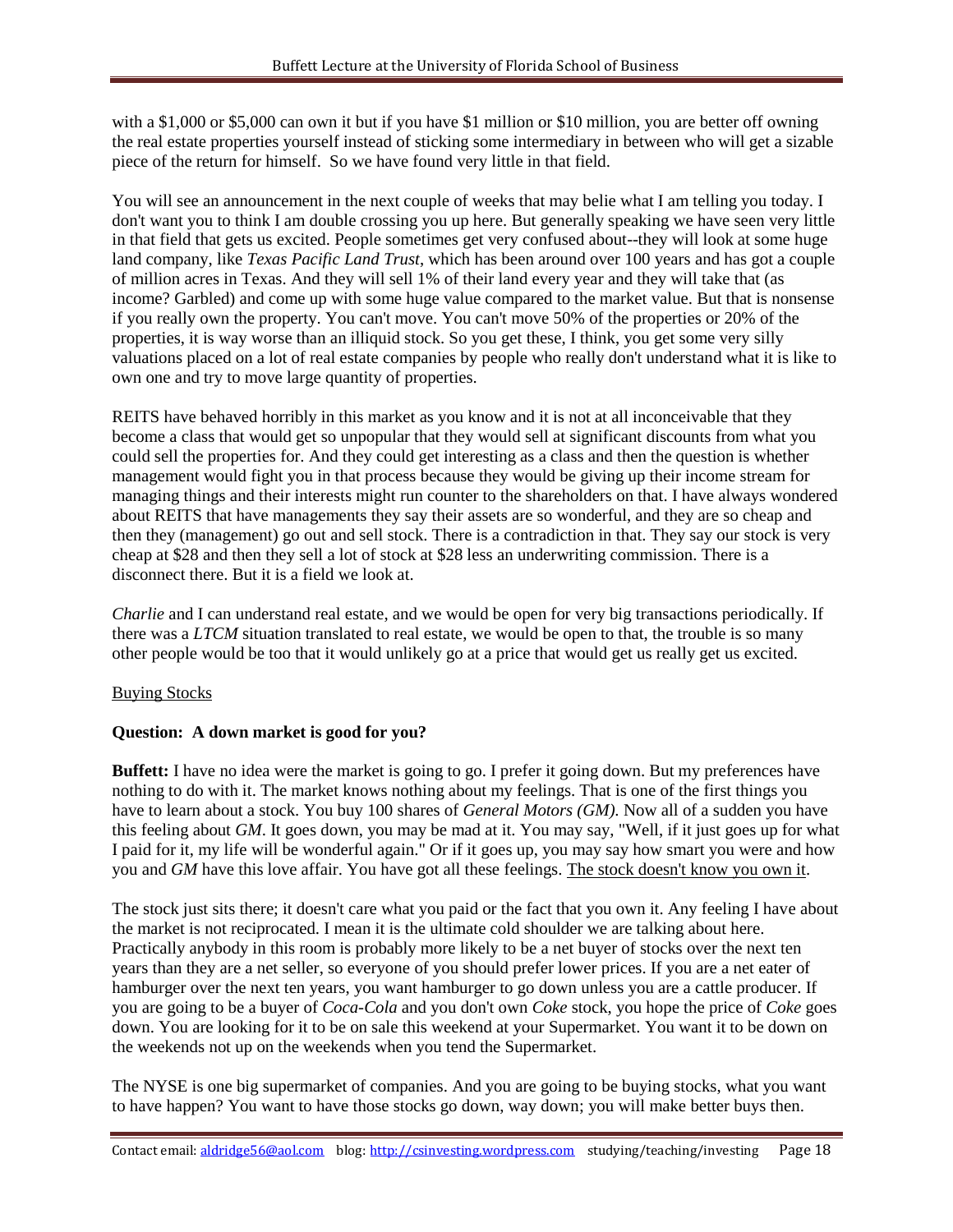Later on twenty or thirty years from now when you are in a period when you are dis-saving, or when your heirs dis-save for you, then you may care about higher prices. **There is Chapter 8 in** *Graham's* **Intelligent Investor about the attitude toward stock market fluctuations, that and Chapter 20 on the Margin of Safety are the two most important essays ever written on investing as far as I am concerned.** Because when I read Chapter 8 when I was 19, I figured out what I just said but it is obvious, but I didn't figure it out myself. It was explained to me. I probably would have gone another 100 years and still thought it was good when my stocks were going up. We want things to go down, but I have no idea what the stock market is going to do. I never do and I never will. It is not something I think about at all.

When it goes down, I look harder at what I might buy that day because I know there is more likely to be some merchandise there to use my money effectively in.

#### **Moderator: Ok, Warren, we will let you take one more question from the audience….**

**Buffett:** I will let you pick who get it. You can be the guy…(laughter).

#### **Question: What would you do to live a happier life if you could live over again?**

**Buffett:** This will sound disgusting. The question is how would I live my life over again to live a happier life? The only thing would be to select a gene pool where people lived to 120 or something where I came from.

I have been extraordinarily lucky. I mean, I use this example and I will take a minute or two because I think it is worth thinking about a little bit. Let's just assume it was 24 hours before you were born and a genie came to you and he said, "Herb, you look very promising and I have a big problem. I got to design the world in which you are going to live in. I have decided it is too tough; you design it. So you have twenty-four hours, you figure out what the social rules should be, the economic rules and the governmental rules and you and your kids and their kids will live under those rules.

You say, "I can design anything? There must be a catch?" The genie says there is a catch. You don't know if you are going to be born black or white, rich or poor, male or female, infirm or able-bodied, bright or retarded. All you know is you are going to take one ball out of a barrel with 5.8 billion (balls). You are going to participate in the ovarian lottery. And that is going to be the most important thing in your life, because that is going to control whether you are born here or in Afghanistan or whether you are born with an IQ of 130 or an IQ of 70. It is going to determine a whole lot. What type of world are you going to design?

I think it is a good way to look at social questions, because not knowing which ball you are going to get, you are going to want to design a system that is going to provide lots of goods and services because you want people on balance to live well. And you want it to produce more and more so your kids live better than you do and your grandchildren live better than their parents. But you also want a system that does produce lots of goods and services that does not leave behind a person who accidentally got the wrong ball and is not well wired for this particular system. I am ideally wired for the system I fell into here. I came out and got into something that enables me to allocate capital. Nothing is so wonderful about that. If all of us were stranded on a desert island somewhere and we were never going to get off of it, the most valuable person there would be the one who could raise the most rice over time. I can say, "I can allocate capital!" You wouldn't be very excited about that. So I have been born in the right place.

*Gates* says that if I had been born three million years ago, I would have been some animal's lunch. He says, "You can't run very fast, you can't climb trees, you can't do anything." You would just be chewed up